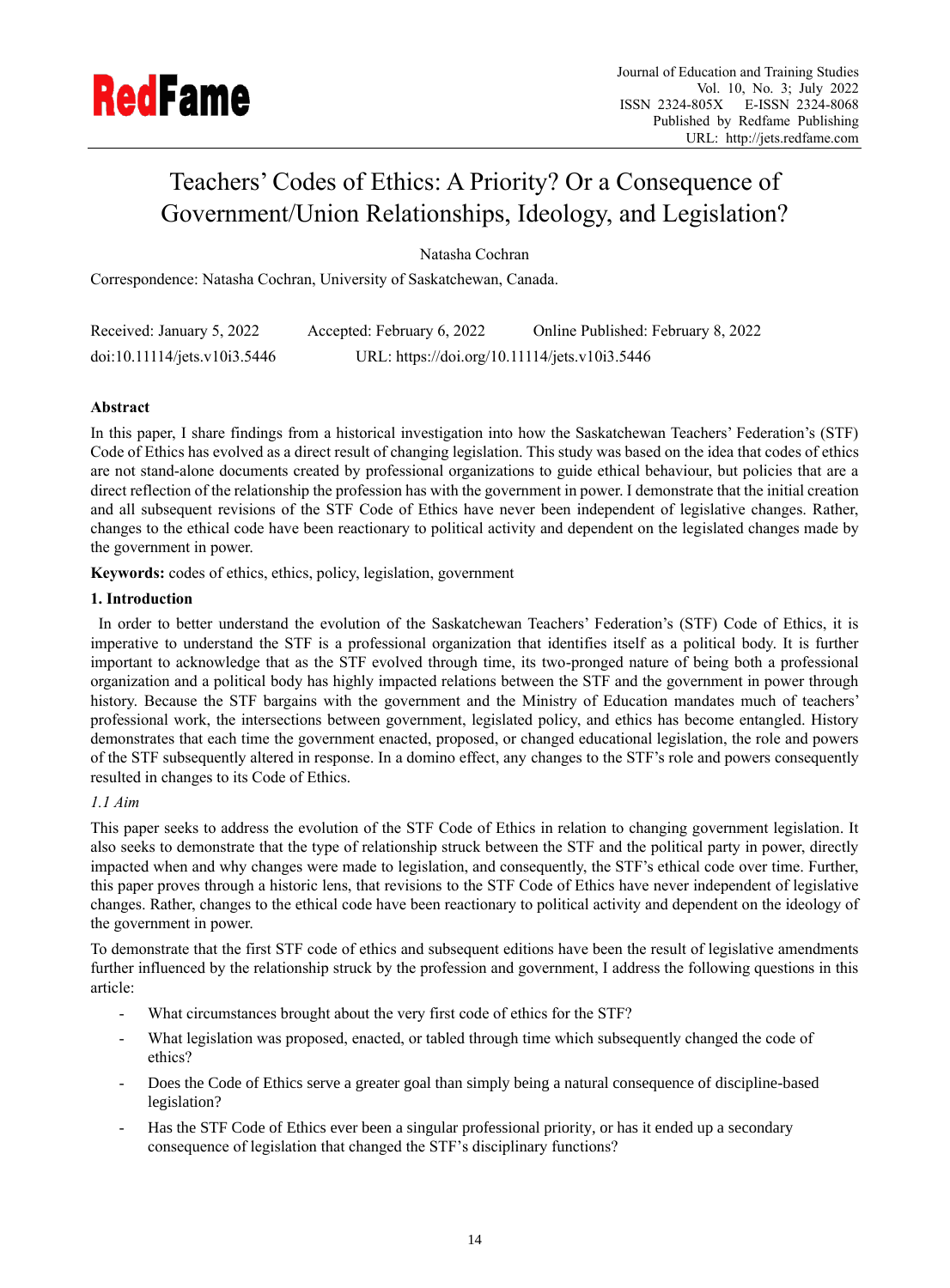## *1.2 Social Significance*

There is noteworthy social significance to this research as teachers are not the only professionals who are bound by a professional code that is influenced by government policy. Understanding the legislative pieces that contribute to the creation and revisions of ethical codes is essential for also understanding how government and professions are inexorably linked together. Professionals of every realm should begin to see their ethical code as not just a professional expectation, but as binding legislation. Further, when ethical policy intersects with regulatory bodies - which concern themselves with competence and conduct - professional behaviour can be enforced in ways that codes of ethics themselves do not as aggressively impose. Should a professional behave in ways that are deemed unethical, punitive enforcement of policy can negatively impact one's professional career trajectory. Having comprehensive knowledge of the historical evolution of ethics, policy, and legislation can help to enhance professionals' understanding of their ethical code and advance ethical awareness of professionals across career types.

## *1.3 Relevant Scholarship*

In this literature review, light is shed on research that specifically connects codes of ethics to government policy and legislation. Although the literature review includes a brief discussion on the definition and purpose of ethics and speaks to how ethics relate to the field of education in particular, the main focus of this literature review is on research that has attempted to connect ethics to governmental policy. Little research has been completed that specifically target the historical connections between the idea of codes of ethics and their historical connections to other ideas (Lovejoy, 1955; Woods, 1994) such as legislation and government policy. In particular, historical research in specific regards to teacher ethical codes, how ethics intersect with legislation, and impact to ethical codes due to the relationship struck between the teaching profession and the government in power is seemingly underdeveloped.

## Codes of Ethics

The establishment of a code of ethics has, historically, been taken to be a significant mark of professions (Coady & Bloch, 1996). To understand codes of ethics, one must first know from where they came and how they are defined. Historically, the word 'code' came from *codex* or *caudex*, a Latin word etymology, meaning "a special kind of book, namely a systemic written collection of laws or rules" (Siggins, 1996, p. 56). In relating ethics to the concept of profession, "The word 'profession' in its Latin form meant a public declaration or vow" (Iacovino, 2002, p. 63). Today, ethical codes can be clearly understood as modern-day vows made by professionals to which define and document what professions should do (Strike & Soltis, 1998) and "enunciate what…their responsibilities and obligations are" (Campbell, 2000, p. 211). Because ethical codes are "formal and public proclaiming [of] core values, which are the source of professional responsibilities, laid down in principles and duties…" (Monteiro, 2015, p. 70), they then function as commitments on the part of a profession to itself and to the public.

Traditionally, codes of ethics had strong implications of oath-taking – the ritual of declaring oneself set apart to fulfill an extraordinary commitment or assume an exalted and authoritative calling (Siggins, 1996, p. 56). Jonsen and Butler (1975) paraphrasing Bourke (1968), wrote "…thus from the time of the first Greek philosophers, ethics had but one meaning… It is the reflective study of what is good or bad in that part of human conduct for which man has some personal responsibility" (p. 22). To emphasize the relationship between ethics and responsibility, Siggins (1996) highlighted how and why professions such as medicine and law were set apart from the rest of society. Members of those professions bestowed with elite status (generally divinity, law, and medicine) took oaths to prove their virtuous character, their avowed duty to others, and their prudence of etiquette for their craft (Siggins, 1996, p. 58). Historically, ethical codes were the method through which religious and political stakeholders – those with the right to "supervise and regulate morality, family life, education, and even commerce and warfare" (Siggins, 1996, p. 64) – assured the public that professions were fulfilling their "dut[ies] to society, law, and truth" (p. 62). In this way adherence to ethics was tantamount to public trust. If we fast-forward to present day, "Ethics and the notion of ethical behavior and value systems in the organizational setting have become an organizational precedence in the 21<sup>st</sup> century (Grigoropoulos, 2019, p. 169). In this manner, codes of ethics still function for the purpose they always have, and that is that is to promote procedures and practices aiming towards common good and benefit (Eryaman, 2008; Child, 2015; Trevino, Weaver, & Reynolds, 2006), as well as reflecting a concern for society as a whole (Brimmer, 2007).

In both the past and the present, the argument over why professions need a code of ethics remains fairly standard. Professions possess and use a particular knowledge and expertise to help people who are in need of their services. The public, utilizing the services of those employed in professions, need to be able to trust that the profession demonstrates sufficient expertise and will not abuse the user of their services (Banks, 1998). In general, most people do not possess all of the knowledge they need to tap into (for example medical, legal, and educational knowledge) without utilizing the supplier of services expressly educated to fulfill such needs (Fullinwider, 1996). According to Larson (1979, 2014), professions are occupations with special autonomy and prestige, so codes of ethics serve as an essential part of protecting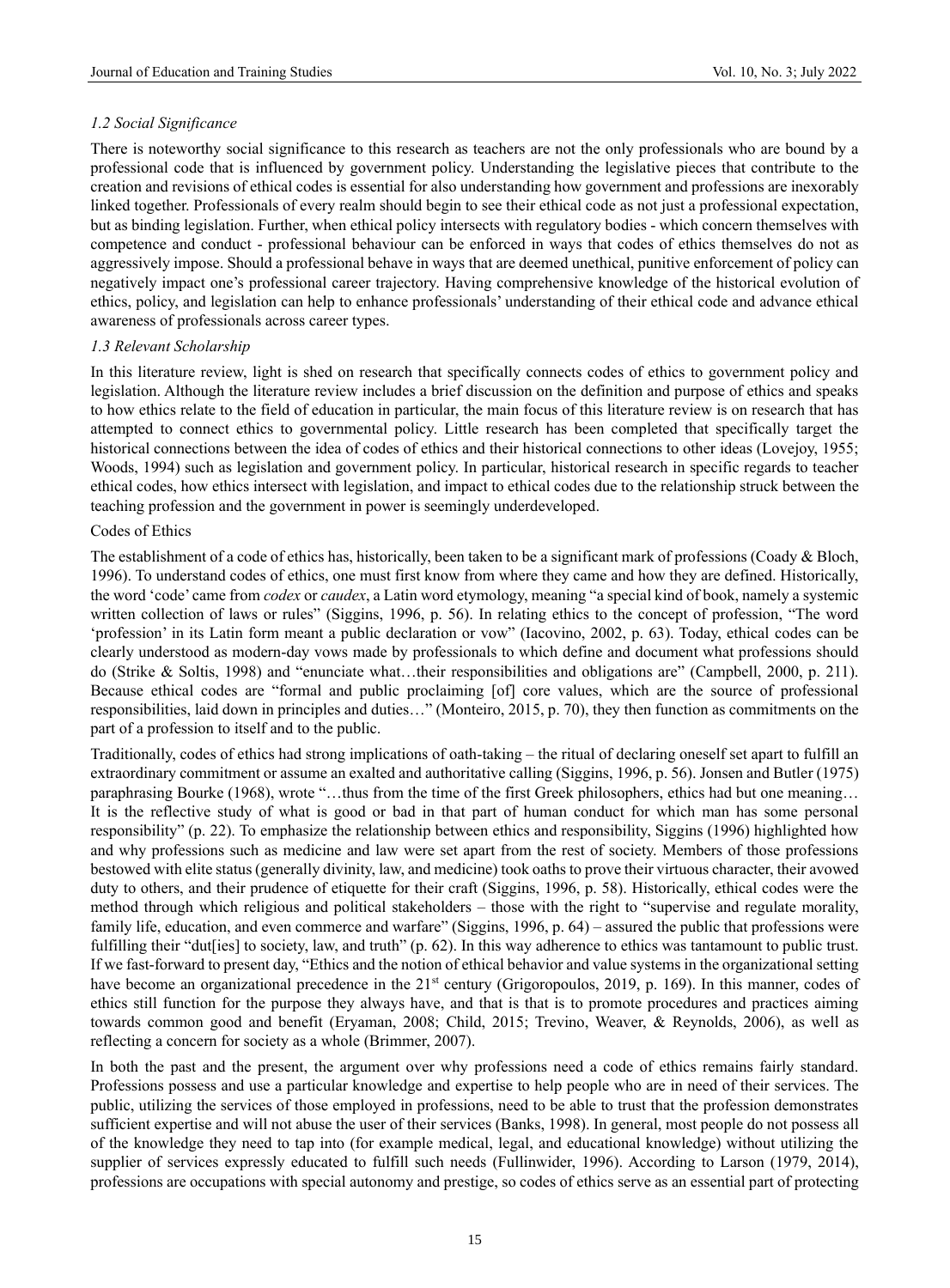the public's potential exploitation of vulnerability (Fullinwider, 1996). In this light, Codes of Ethics can be defined as documented declarations of what professions should do (Strike & Soltis, 1998) and "enunciate what…their responsibilities and obligations are" (Campbell, 2000, p. 211). Codified ethics "describe duties professionals must perform, conduct they must forgo and situations they must avoid" (Fullinwider, 1996, p. 72). Codes of ethics are the tangible portrayal of quality practice.

Beyond a definition of ethics, Banks (1995, 1998, 2003) identified four distinct purposes of ethical codes which can be applied across professions. First, because an ethical code is a key feature of professions, "the adoption of a code of ethics is…about establishing the professional status of an occupational group" (Banks, 1998, p. 218). Secondly, it plays a role in the creation and maintenance of professional identity. "It affirms the fact that members of an occupational group belong to a community of people who share and are publicly committed to the same values" (Banks, 1998, p. 218). Thirdly, ethical codes provide guidance to professionals about how to act and lastly, these codes serve as protection of users from malpractice or abuse (Banks, 1998). Not only can codes of ethics be defined as a framework that formally and publicly states professional responsibilities, principles, and overall values, codes of ethics also have clear purpose and function.

#### Teachers and Ethics

Currently, teachers practice according to a code of ethics. It is this code, that indicates teachers' corresponding obligation to the public to act in an ethical manner, which sets teachers apart as professionals. In fact, "Every professional occupation, both humble and proud, holds an ethical dimension insofar as it implies some trustworthy relationship between persons and some kind of responsibility over what it does" (Monteiro, 2015, p. 69). Monteiro (2015) argued that the ethical dimension for a profession grows infinitely more complex "in proportion to the extent to which the profession deals most directly and essentially with the human person...and broader its public exposure" (p. 69). For teachers, the ethical dimension existing between them and the public is immense. The Saskatchewan Teachers' Federation (STF) (2008) stated, "The public trusts professional teachers because they have the qualifications, including specialized knowledge, skills, and judgement, to serve students' educational needs" (para. 5). Correspondingly, teachers have a responsibility to "act at all times in a manner that is worthy of this public trust and consistent with the teaching profession's expectations" (para. 5).

As Monteiro (2015) pointed out, the ethical dimension for teachers is more demanding than other professions because teachers constantly deal with the public (p. 69). Monteiro (2015) compares teaching to being like a "goldfish bowl" (p. 74) where teachers are constantly exposed to public scrutiny. This scrutiny is a result of being in day-to-day contact with students who echo the behaviour of their teachers back to families and society. Teachers cannot afford to make decisions based on "moral subjectivity and relativity" because if their "competence and conduct are not professionally acceptable, the profession's public image is significantly and negatively affected…" (p. 74).

In truth, teachers' ethical codes not only bolster public trust, but these codes function as a symbolic statement about the profession itself (Fischer & Zinke, 1989) encapsulating teachers' ethical activities, motives, and responsibilities to the larger society, stakeholders of education, and even to themselves. In fact, Hostetler (1997) described teaching as a fundamentally ethical activity because "…teachers are continually searching for, and being responsible to, what is ethically right and good" (p.195-196). It is within teachers' quests to demonstrate the highest degree of ethical conduct so that teaching can be considered an ethical profession.

Teachers in Saskatchewan have several codes which contribute to the understanding that teaching is an ethical activity. STF codes include three: *Code of Ethics*, *Standards of Practice*, and *Code of Collective Interests*. Teachers are bound to these codes in order to be considered acting in a professional manner (STF, 2016). Campbell (2000) reiterated the necessity for ethics to be at the forefront of education. Not only should ethical codes be established and enforced so that teachers can self-regulate and be accountable, but codes of ethics should also "act as a guide and resource to help [teachers] cope with the ethical complexities and dilemmas" (Campbell, 2000, p. 218) inherent to education. If teachers are considered to be members of a profession who conduct themselves professionally, then all educators must live their ethical codes on a consistent basis. After all, teachers' ethical codes are their expression of how they behave, the values they hold and their commitment to the profession's wider public interest responsibilities.

It is because of the teacher/public relationship that educators are obligated to uphold the codes, standards, and processes of accountability that reinforce both public confidence and support of the teaching profession. The concept of public trust includes the belief that professions – teachers included - should hold the interests of society above their own. All professions must have a system of accountability to govern them, in turn "protecting the profession's client – the public – from incompetent and dishonest practitioners" (Grimmett & Young, 2012, p. 2). One of the ways that teachers have tried to "foster a reputation of integrity, competence, and commitment to the public interest" is through their legislated code of ethics (STF, 2013, p. 2). In short, teachers procure increased public trust by upholding their professional code of ethics. Since 1935, Saskatchewan teachers have practiced in accordance with their official code of ethics. It is this code, that indicates teachers' corresponding obligation to the public to act in an ethical manner, which sets teachers apart as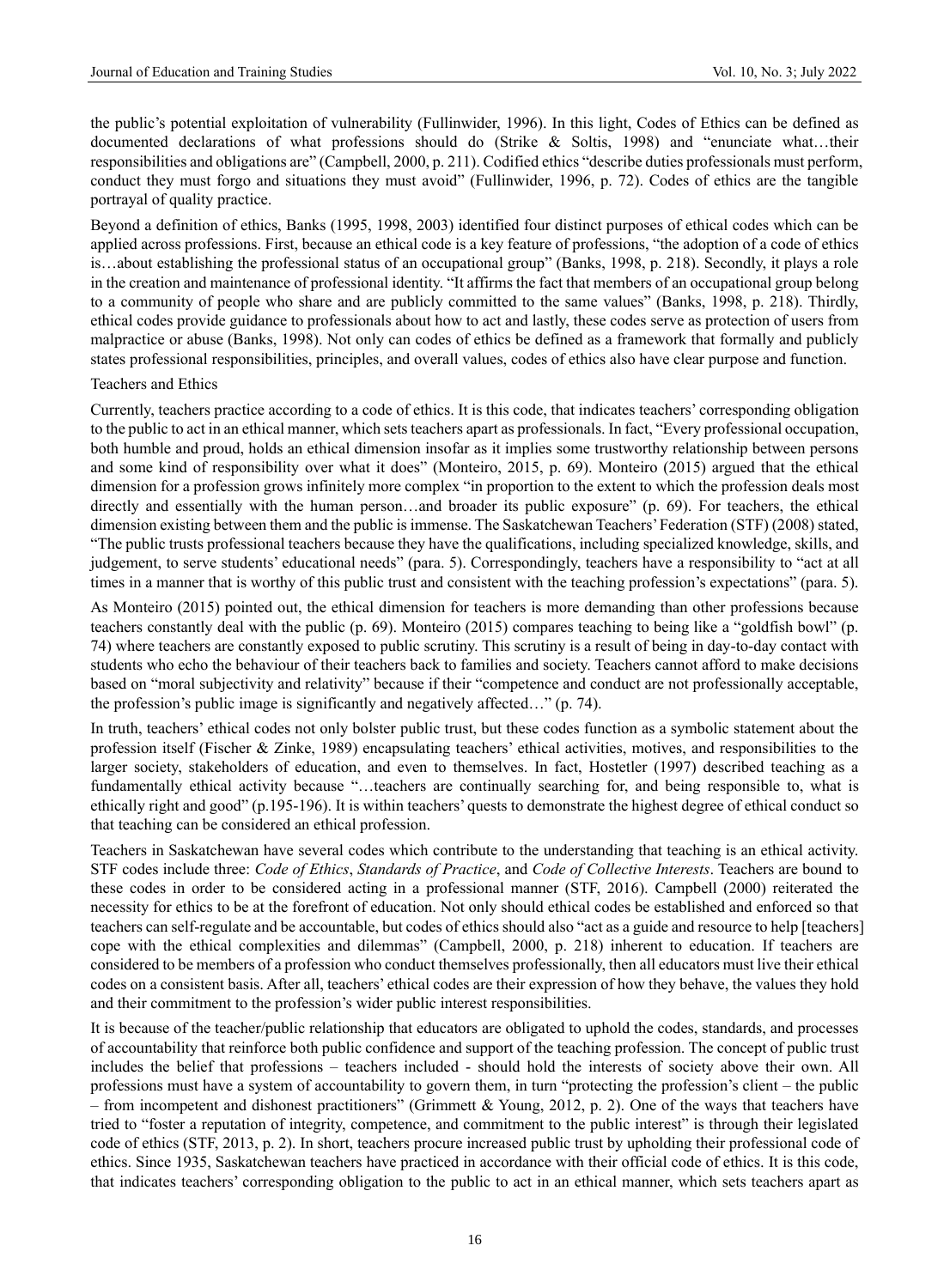professionals. To further understanding of ethical codes, it is also important to know in which ways they connect to legislation.

Relating Ethics to Policy

Bourke (1968), who traced the history of ethics from Greco-Roman times to the modern era, wrote about the relationships that exist between law, society, and ethics and pointed out that philosophers and social theorists first began to study ethics as a way "to provide a foundation for their theories of society and law" (p. 221). Leys (1952) declared, "The connections between ethics and policy decisions is not very clearly understood…you will find some people who entertain quite clear and straightforward ideas about ethical duties and they may have definite notions about policies, but they can seldom tell you how to get from ethics to policy or vice versa." (p. 3). However, if we consider ethics to be, in part, legislated policy - we must first understand what policies are and apply this knowledge to what we know regarding ethics and professions.

Dye (1994) described policy as "anything a government chooses to do or not to do (p. 4) and Easton (1965) stated that public policy consists "of decision rules adopted by authorities as a guide to behavior" (p. 358). Extrapolating from this, it could be interpreted that anything that the government chooses to do in terms of directing behaviour is ethical policy. In this way, codes of ethics can easily be seen as policies adopted by professions by way of legislation. Not only do ethics relate to policy, but professions relate to both in that "…the characteristics of a profession are increasingly determined to a significant extent by the state, which is now a major stakeholder in defining professionalism in modern societies. Most professionals are employed, or at least regulated, by governments" (Whitty & Wisby, 2006, p. 44). The type of bargain that a profession and the government strike influences the professions' mandate (Witty & Wisby, 2006). One integral piece of a professions' mandate is that of ethical codes. The relationships between ethics, policy, and legislation are inherent and this complex relationship can most certainly be applied to the teaching profession.

### Relating legislation to the teaching profession

Walker and Bergmann (2013) analyzed teacher education policy in Canada and wrote, "very few articles or studies on Canadian teacher educational policy exist" (p. 68). Even fewer are articles regarding *ethics as educational policy* or *professions as legislation*. As such, it is difficult to fully substantiate the teaching profession and its codes of ethics as policy inside of existing literature. That said, one is able to make connections between the teaching profession, ethics, and legislated policy through the fragmented resources that touch on this topic.

Education can be viewed in part as a political act. Robertson and Dale (2013) reinforced this notion, stating that "education is governed through policies, politics, and practices" (p. 433). In fact, research shows that teachers are "primarily understood as implementers of policy decisions made by their organizational superiors" (Bascia & Rottmann, 2011, p. 789). In this vein, ethics can be seen as legislative policy decisions which teachers implement. Furthering this thinking, ethical codes are one major characteristic of professions and thus, a critical component in professionalism. Hoyle, (as cited in Sockett, 1996), described how professionalism relates to professions arguing that, "Professionalism describes the quality of practice. It describes the manner of conduct within an occupation, how members integrate their obligations with their knowledge and skill in a context of collegiality and of contractual and ethical relations with the client... (p. 9). We can infer from this definition that codes of ethics are a form of professionalism. We can further infer from what we know about policies overall, that policy can be viewed as a governmental tool used to regulate professions. Thus, ethics could reasonably be considered to be legislated policy regulating the behaviour of teachers.

Ozga (1995) maintained that "Professionalism is best understood in context, and particularly in policy context" (p. 22). Codes of ethics then, can be viewed as Ozga (1995, p. 35) believed, a form of occupational control. This concept of ethics as control is upheld in the STF (2013) document titled, *Teacher Professionalism in Saskatchewan*, which states that in the current context of education, "The development of codes of ethics…are closely intertwined with the process of professionalization… [and that ethics are] one of the legislated purposes of the Saskatchewan Teacher's Federation" (p. 2). Recent legislation passed by the government of Saskatchewan stands as an example of regulatory measures being enacted by the government to control teacher behaviour. *The Registered Teachers Act (2015)* of Saskatchewan established the Saskatchewan Professional Teachers Regulatory Board (SPTRB), "a single, independent authority responsible for regulating teachers. Though the SPTRB assumes all responsibility for teacher certification and registration, it also receives, investigates, and hears complaints regarding conduct and competence" (SPTRB, video 2015). Hence, Saskatchewan teachers occupy a unique position in that they are responsible to distinctive and separate sets of expectations, policies, and procedures as employees and as members of the teaching profession. To explain the relationship between legislation, teaching profession, and public accountability, one can reference the Manitoba Law Reform Commission (1994) from the SPTRB website:

In exchange for the benefits of professional status, the regulatory body of a profession is expected to develop, implement, and enforce various rules. These rules are designed to protect the public by ensuring that services from members of the profession are provided in a competent and ethical manner. This legal authority often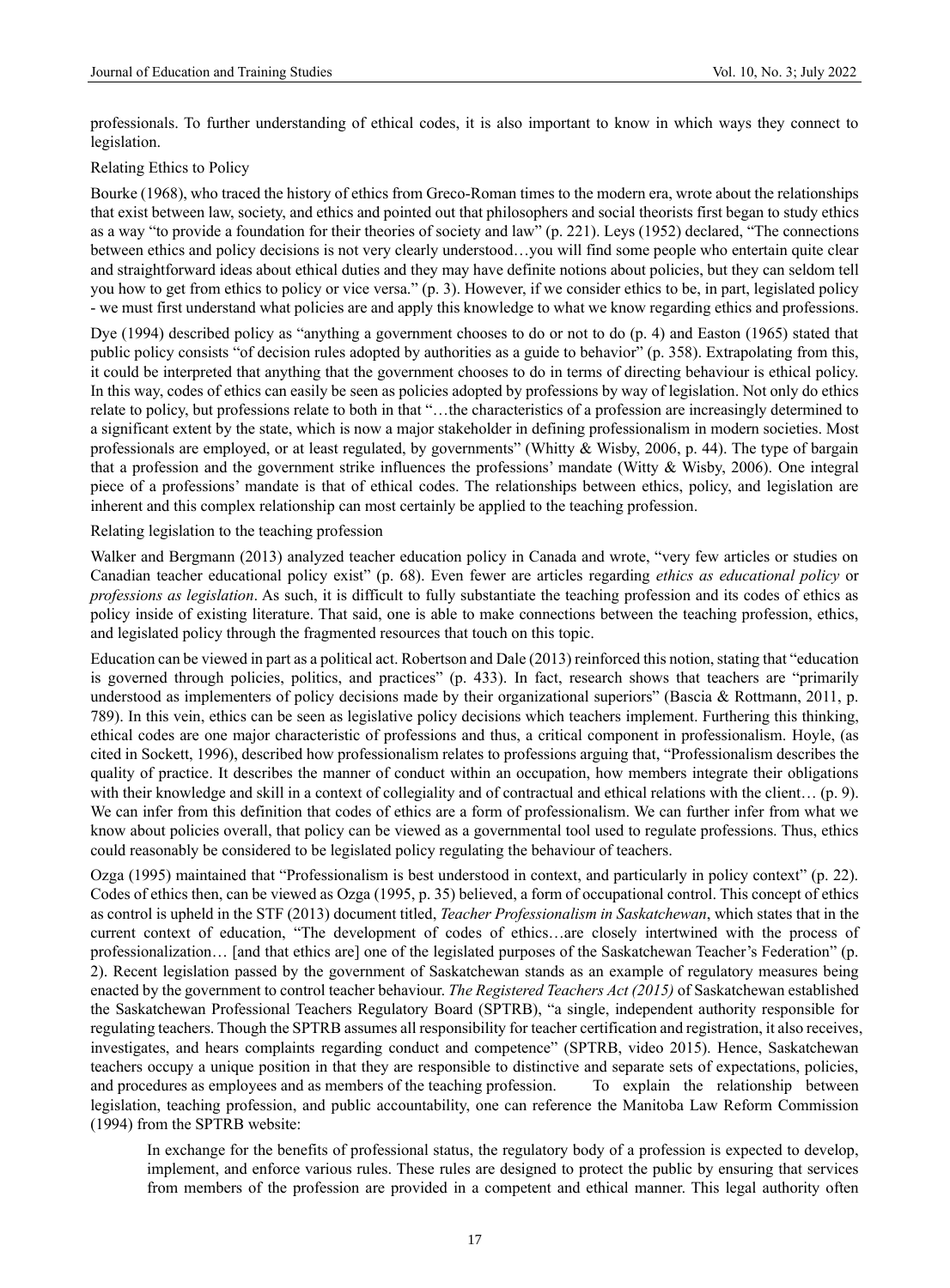includes: the right to set standards for who may enter the profession; the right to set standards of practice for those working in the profession; and the right to create rules for when and how members may be removed from the profession. (Manitoba Law Reform Commission, 1994, in Randall, 2005, para. 4)

It may seem incongruous to compare government legislation concerning teacher regulation in Saskatchewan to both the evolution of professions and ethics. However, these topics intersect in several ways. First, both the STF *Code of Ethics* and SPTRB codes and standards are tied to teacher conduct and competence and serve as an essential component of ensuring public trust in the profession (Fullinwider, 1966). Second, as Monteiro (2015) pointed out, there is a logical connection between the teaching profession and government. "…Most teachers are public servants governed by Boards, Departments, and Ministries of Education" (p. 72). As such, the government has a considerable hand in controlling policies for teachers.

The government "is a partner associated with other actors in order to bring about an action, for which they all share responsibility, authority, risks and an investment of resources" (Lessard & Brassard, 2006, p. 3). Part of being a profession includes working in symbiotic partnership, as Witty and Wisby (2006) pointed out, and, for teachers, this involves cooperation with the government and other educational stakeholders. Findings by Harris (1994) substantiate this need for government/educational partnership positing that, if teachers are considered to be members of a profession, then they should be "centrally involved in the determination and development of educational policy" (p. viii). In a recent publication, the STF stated that the mechanics of the teaching profession are "founded on the historically positive relationships between the partners in education and the shared responsibility of the government, school divisions and the Federation" (STF, 2013, p. 2). These relationships build teacher mandates and cannot be overlooked when examining the connection between professions, ethics, and legislation. The type of relationship the government and teaching profession strike, directly influences the policies created to guide it and the legislation enacted to govern it. After all, the evolution of teachers' practice and professionalism has seemingly always occurred through a negotiation of shared interests between demands of the state, society, and the teaching profession (Lawn, 1987). It is in the bargains these entities strike that influences education overall, but more specifically, teachers' professional responsibilities - including their code of ethics.

## **2. Methodology**

The perspective of time is essential when attempting to conduct historical research. "In all spheres of life, from personal relationships to political judgements, we constantly interpret our experience in time perspective, whether we are conscious of it or not" (Tosh, 1991, p. 1). It is impossible to grasp the full picture of an event and represent the past "without some perception of where it fits into a continuing process" (Tosh, 1991, p. 1). Historical methodology relies on the interpretation of the past, drawing on available sources, and it is the historian, as researcher, who does the interpretation. As Rousmaniere (2004) proclaims, "there is not one true historical story out there waiting to be told if only the correct facts are pulled together"( p. 33).

Instead, historians rely heavily on primary sources as written evidence. It is the work of the historian to examine this written evidence, make sense of it, and tell a story based on the reconstruction of their findings. This reconstruction of the past through source documents is known as historiography. Reconstruction of past events can be difficult for the historian as there is an immense amount of diversity within the sources found to reconstruct the past, available evidence can be limited or vast, and historians can only analyze those sources that are able to be obtained. In short, a historian's "main methodological concerns [has] to do with sources, or the different types of historical data available to them, and the way in which they might interpret them" (Rousmaniere, 2004, p. 45). In trying to understand and reconstruct the past, a historian must have some process for locating and evaluating the particular sources that are most relevant to the research.

## *2.1 What Sources Were Utilized?*

To uncover the understandings about conduct as stipulated in the evolving STF Codes of Ethics over time, this study made use of both primary and secondary sources. Secondary sources include books and articles, usually based on primary sources, that are written by historians and other scholars, after the fact – that is, put together later than the time period under study. Primary sources include written document and/or artifacts "generated at the time of the event or by the subject in question" (Rousmaniere, 2004, p. 46). Hence, primary sources can include letters, speeches, contemporary newspaper articles, photographs, meeting minutes, academic journals written, and surveys recorded during the time period(s) under study.

In this particular case, the primary sources employed as 'data' for this study included meeting minutes of the STF executive, the STF Bulletin, pamphlets, other newsletters and news articles, legislative acts issued or enacted over the time periods we studied, and the STF codes themselves. Academic journals and books, providing context and background, made up the bulk of secondary sources consulted.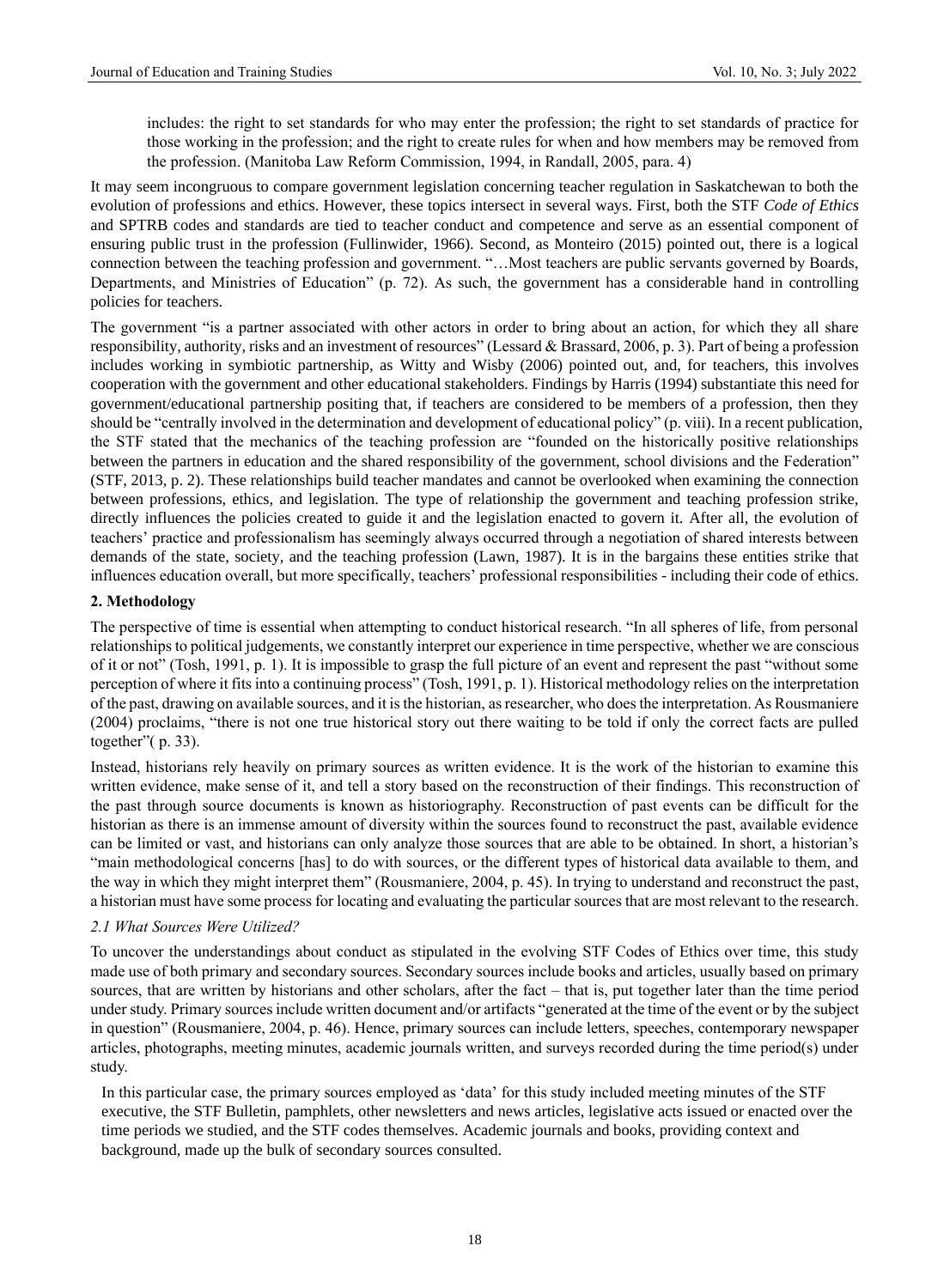# *2.2 Analytical Approach*

Fact checking and analysis of sources as Tosh (1991) explained, is an important regular routine employed by historians. This involves corroboration of details revealed in one source with details reported in other sources. This is similar to the approach used when witness statements are corroborated in a court of law. It is the fact checking of subjective sources that helps historians create a story based on evidence that matches as closely as possible with what actually happened in the past.

In particular, the historical document analysis that was performed in this study was alignment with Denzin and Lincoln's (2005) interpretation and suggestions of this method of analysis wherein the researcher/historian behaves like a "quilter [who] stitches, edits, and puts slices of reality together" to represent complex situations (p.  $5 - 7$ ). Relevant sources of historical information were specifically located in archives, digital and special collections, and libraries, with primary sources sought based upon their relevance to legislation and the Saskatchewan teachers' codes of ethics changing at similar times. Data from these sources were summarized and evaluated using a document analysis approach, which included skimming, thorough reading, interrogating, interpolating, assessing, interpreting, and selecting of excerpts and quotations that addressed our research questions and represent any potential emerging themes (Bowen, 2009; Collingwood, 1946/1993). As Peräkylä and Ruusuvuori (2005) note:

Qualitative researchers who use written texts as their materials do not try to follow any predefined protocol in executing their analysis. By reading and rereading their empirical materials, they try to pin down their key themes and, thereby, to draw a picture of the presuppositions and meanings that constitute the cultural world of which the textual material is a specimen. (p. 870)

However, the document analysis approach employed by historians does rely on primary source authenticity, which can be both external and internal (Tosh, 1991). External criticism of sources asks questions about a source's veracity. Author, place, and date of writing should be corroborated. Sources must be able to be traced back to people and places that produced it. The content of the sources must be fact checked. That is, the source must substantiate facts found in other unimpeachable documents from the time. The corroboration between sources creates authenticity. Internal criticism examines interpretation of sources. Once a source has passed the external criticism test, it is important to question overall meaning and reliability.

Constant analysis of sources does not begin after sources are located. Rather, source analysis transpires simultaneously and continuously (Pole & Morrison, 2003). Miles and Huberman (1994) described this consistent analysis of sources as 'anticipatory data reduction.' "Even before the [sources] are actually collected, anticipatory data reduction is occurring as the researcher decides (often without full awareness) which conceptual framework, which research questions, and which data collection approaches to choose" (p. 10). Once an appropriate body of sources is found and analyzed, the historian can display their findings and draw conclusions. Because historiography often begins from a particular conceptual framework or an idea that is then refined through conducting research, finding sources and redefining the research question, it is possible to argue that the historian never stops analyzing sources through the entire research process.

# **3. Findings**

# *3.1 Liberal Rule*

Prior to the STF being formally recognized as a profession, times were difficult for Saskatchewan residents, teachers included. In 1932 reports submitted to the Department of Education, inspectors of schools noted that teachers' salaries and school operating expenses were reduced, sometimes so much that rather than teachers receiving a pay cheque, they were given "farm products such as butter, eggs, meat, vegetables, coal, etc., …in exchange for their services" (Province of Saskatchewan, 1933, p. 42 and 43).

Realizing the need for one strong, unified body to give the profession "some hope of liberating itself from an economic plight that was becoming untenable" (Tyre, 1968, p. 15), the Saskatchewan Teachers' Federation (STF) was unofficially formed (McDowell, 1965).

On January 5, 1935 the Executive met with the newly elected Premier Gardiner. "When the Liberals assumed office… they kept their word by passing the Teachers' Federation Act in 1935…virtually as the STF had written it" (Gallen, 2006, p. 166). The Saskatchewan Teachers' Federation Act:

…was modeled on the Acts which established the legal and medical professions in the province. The Executive justified the Bill on the grounds that it would benefit the cause of education in Saskatchewan, that it would enable the Federation to promote progressive education policies, and that increased solidarity in the profession would promote increased efficiency (*The Saskatchewan Bulletin*, 1935 as cited in McDowell, 1935, p. 54).

The process went quickly. Bill 72 was introduced to the legislature and received first reading on February 6, 1935. By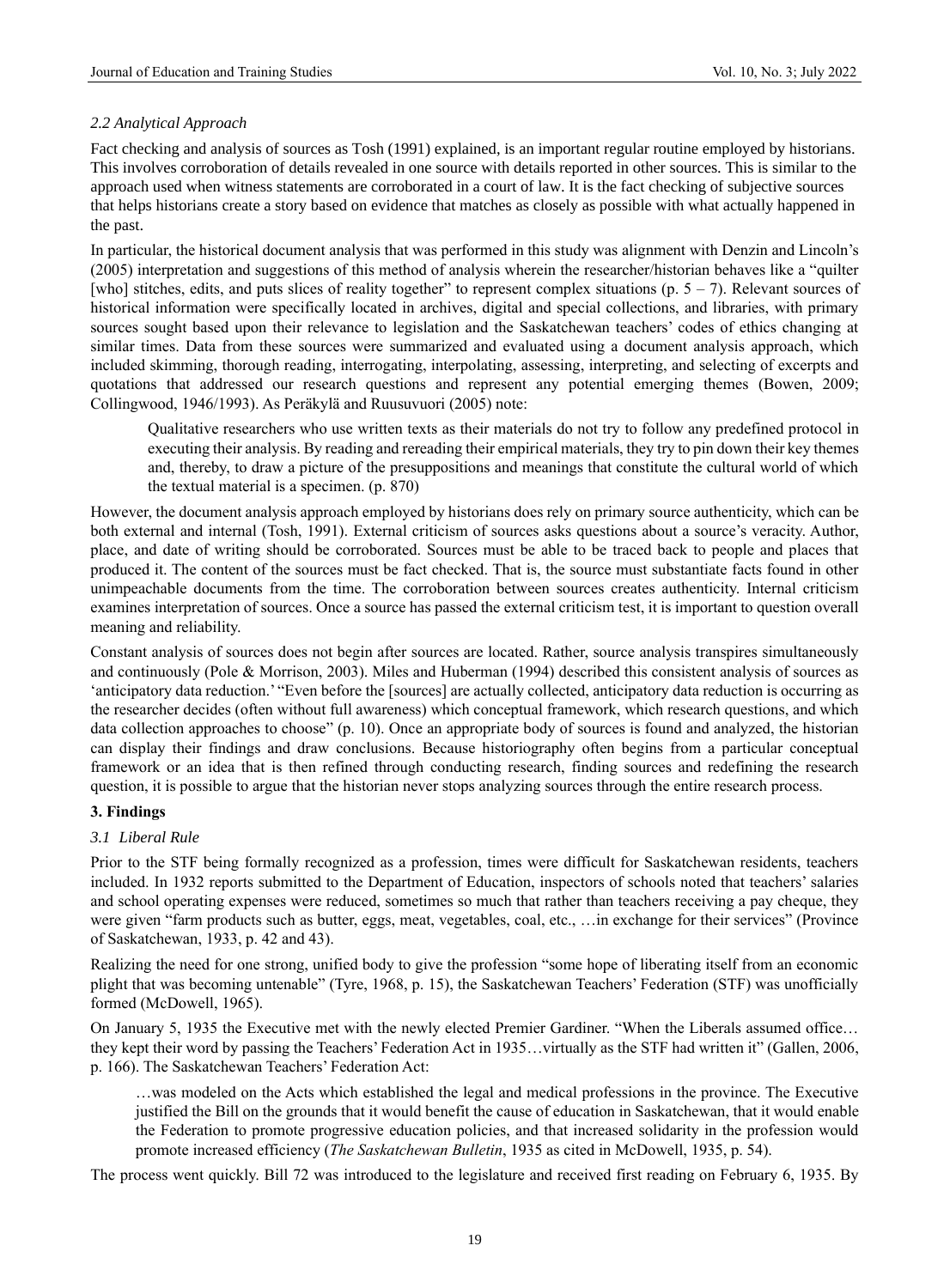February 21 of the same year, the Saskatchewan Teachers' Federation Act had reached Royal Assent. This Act officially recognized Saskatchewan Teachers as members of a profession.

In Sterling McDowell's (1965) doctoral thesis describing the dynamics of the STF, he chronicled his personal interview with Woodrow Lloyd, a Saskatchewan teacher, STF President (1940-1944), Minister of Education (1944-1960), and Premier (1961-1964). Lloyd revealed to McDowell that when the Saskatchewan government passed the *Saskatchewan Teachers' Federation Act* into law on February 21, 1935, it made clear that the STF would not be granted the disciplinary functions the Federation had initially requested in the proposal to government until the organization developed and adopted a code of ethics (McDowell, 1965). Affirming this notion, in his speech to Council in December of 1935, STF President J.R MacKay acknowledged that the section of the *Act* dealing with discipline had been rejected because "the government, perhaps rightly, claimed that we did not have a sufficiently clear cut code of professional ethics yet..." (STF, 1935a, p. 2). Given this, the STF (2013) "took steps to demonstrate its capacity and commitment to the public interest" (p. 3) by formulating and adopting a code of ethics to "encourage high standards among teachers in Saskatchewan" (p. 3) and guide their professional behaviour. In order to comply with government wishes as well as to fulfill the obligations of their new professional status, a motion was made at the January 1935 Executive Meeting that "A committee of one, Mr. J.H. Sturdy, be appointed to formulate a code of ethics" (STF, 1935b, p. 1). Indeed, Sturdy's report on ethics, entitled *Canons of Teaching Ethics* was published in the June 1935 edition of *The Bulletin.* The Canon of 1935 remained in effect until 1947.

During the 1935-1944 period, not only did the government request that the STF create a code of ethics, but also at this time the Department of Education had full and comprehensive control over nearly everything to do with education and the professional lives of teachers. Centralization of power during the early, formative period in Saskatchewan educational history was prominent (Foght, 1918) in that teachers' work was totally controlled by politicians presiding over educational portfolios. For example: The Minister of Education was in charge of such things including, but not limited to, classification and inspection of schools; construction, furnishing, care of schools and premises; examination, licensing, and certification of teachers; teachers institutes and conventions (Foght, 1918). The level of control the Department had over teachers was significant and the values they considered both politically, economically, and socially important influenced how they exerted that control.

Not only were politicians in control of educational directives and policy, but the STF during this time period defined itself as a "body corporate and politic" (McDowell, 1965, p. 54). There is little doubt that the STF initially began organizing for better standards and wages as a result of Depression circumstances. However, as the STF evolved, its two-pronged nature of being both a professional organization and a political body has highly impacted relations between themselves and the government proving that the interrelationship between government and teachers is a major contributing factor to their code of ethics.

# *3.2 CCF Rule*

By the time the Canon changed its name and was revised into a Code of Ethics in 1947, much had happened in the province politically, economically, and socially. Farmers, facing the loss of their farms to creditors, saw that initiatives such as government ownership of utilities and natural resources, a national bank, and a public health system as the only way out of the mess they found themselves in" (Waiser, 2005, p. 312). Cooperative and social reform movements had rapidly gained popularity in the 1930s. It was during this time that parties such as the Cooperative Commonwealth Federation (CCF) began to crop up, becoming a strong rival to the Liberals for power who had, up until this point, enjoyed relatively few political adversaries in Saskatchewan. The Great Depression, the second world war, further industrialization, and migration of mostly rural populations to urban living provided impetus for such rivalry and set the stage for "one of the most ideologically charged campaigns in Saskatchewan history" (p. 123).

Similar to the changes that were taking place on a provincial scale, changes to the STF Canon were also afoot. In December 1946, a member of the STF Executive, Wray Wylie, was asked to draw up a new Code of Ethics and submit it to the Executive for consideration" (STF, 1946, p. 2). By April 1947, Wylie was ready to present his new Code to members of the STF Executive, as minutes of their meeting held on that date stated that it was "discussed clause by clause and Mr. Wylie agreed, in light of the suggestions offered, to rewrite the Code for the next Executive meeting" (STF, 1947a, p. 1). Unfortunately, the original code that Wylie authored and the Executive's suggestions for change, were not included with meeting documentation, so the record is silent with regard to details about Wylie's revised code. However, it seems that Wylie's code caused some controversy as revealed in the records of subsequent STF Executive meeting minutes. In June of 1947, the Minutes of the Executive meeting exposed that a discussion was held on the tentative new Code of Ethics and that, "… after considerable discussion it was decided to leave the completion of the discussion until the afternoon…" (STF, 1947b, p. 1). Dialogue in the afternoon appeared to be rife as "considerable discussion and amendments" resulted in a new draft of a code (p. 2). Again, details about this Code were not included with the June meeting documentation and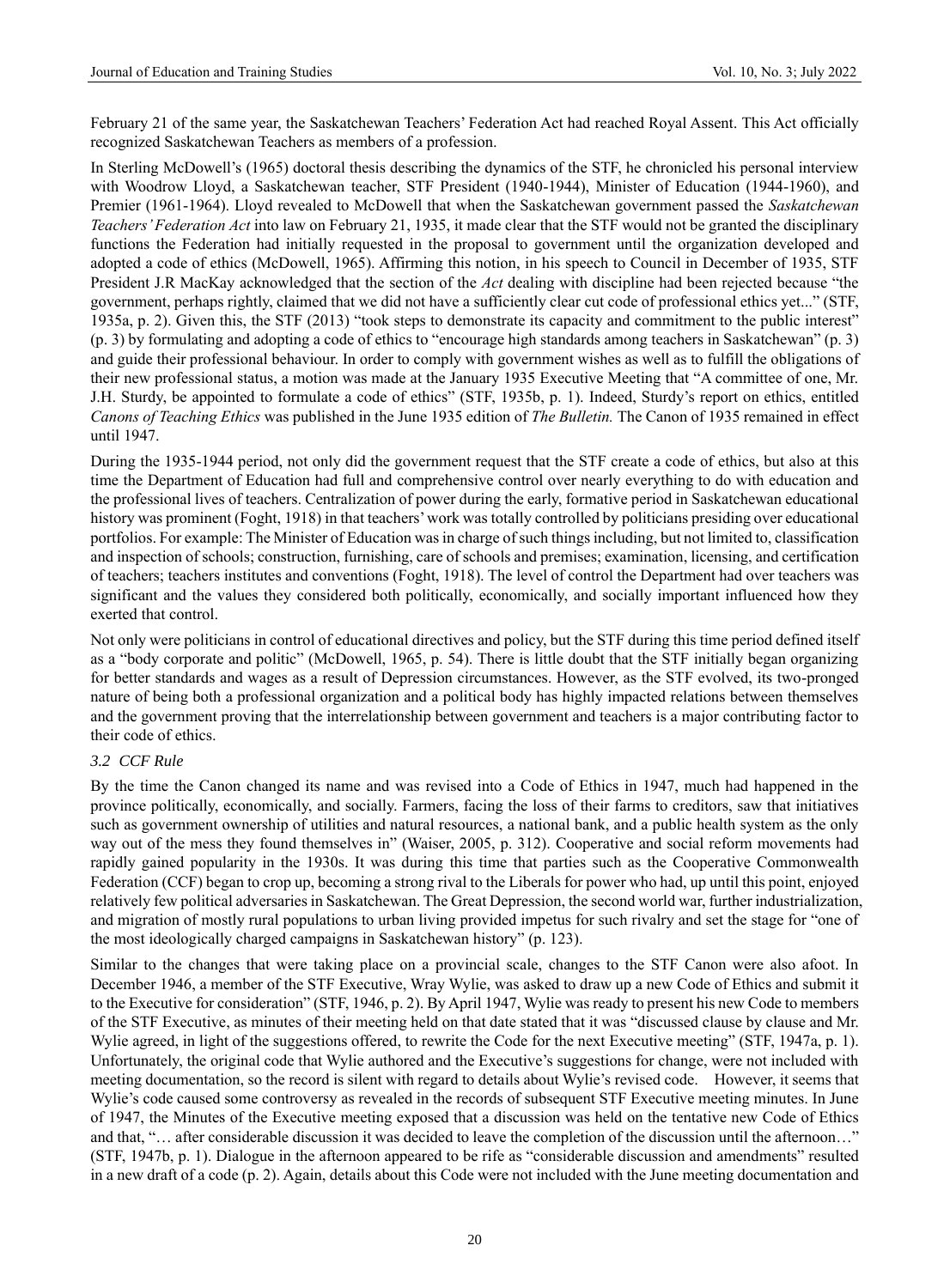no further details were recorded until another Executive meeting held on September 6, 1947. The September Minutes of the Executive Meeting show that a motion to "adopt the National Code of Ethics as prepared and approved by the Canadian Teachers' Federation" (CTF) (STF, 1947c, p. 58) was carried.

Regrettably, there was no information included in the Executive Minutes as to why Wylie's code, that was so deeply discussed and drafted in June 1947, was scrapped. As with what seems to be common in all STF decisions regarding its Code of Ethics, no information on Wylie's code or the adapted CTF Code appeared for public consumption in conventional media such as the newspapers and little information was disseminated to STF members. Instead, on September 23, 1947 the newly adopted Canadian Teachers' Federation's Code of Ethics as approved by the STF Executive, was distributed to STF councilors at fall convention and published in December's issue of the *Bulletin* (STF, 1947d, p. 53). Although little information can be found which documents the details or rationale for abandonment of Wylie's STF draft code in June, 1947 and the adoption of the CTF's Code of Ethics in September, 1947, it seems safe to assume that the STF could have surmised that changes were coming their way. After all, the Liberal government had been replaced by the CCF in the June 1944 election. Perhaps the STF Executive felt it more prudent to spend time and energy on government lobbying rather than on garnering membership approval for a newly written Code. This is a logical assumption as government negotiations between the STF and CCF are corroborated in a *Historical Background* article where the STF proclaimed, "It was in the continual lobbying by the STF… that the CCF government of Tommy Douglas amended *The Teachers' Federation Act* in 1948 to give the STF a significant measure of responsibility for the professional conduct of its members" (STF, 1999, p. 1). Indeed, Section 33 of the amended *Teachers' Federation Act, 1948* gave the STF authority to form a Discipline Committee with statutory powers to hear complaints of unprofessional conduct. Sections 34 to 45 of the Act were devoted to enunciating the new disciplinary measures afforded the STF by the CCF government (Government of Saskatchewan, 1948, p. 1-4). To give a clear understanding of the purpose of the new Discipline Committee, Section 36 succinctly stated that:

 $36 - (1)$  The discipline committee shall make every investigation ordered by the council or the executive, in any case in which complaint has been made that a member of the federation has been guilty of a professional misconduct or conduct not becoming to a teacher, and may of its own motion investigate the facts in any such case.

These events support the claim that the STF did not follow through with Wylie's Code because they were aware of upcoming changes to the *Act* and realized that changes to their disciplinary responsibilities would require a Code of Ethics responsive to Act's amendments.

It is interesting to note that under the CCF government, teachers were first given increased disciplinary responsibilities as well as the legislated right to bargain collectively in 1949. In its infancy, collective bargaining allowed teachers the ability to negotiate salaries, but over time, the scope of bargaining widened to include other items such as, medical and dental plans, grievance procedures, and teacher classification. Although collective bargaining relates to labor legislation more than it does to ethics legislation, it is safe to say that the combined rights of the teaching profession were a reflection of a changing economy and shifting socio-political ways of thinking.

After amendments were made to the *Teachers' Federation Act, 1948* and the CTF's Code was distributed for use by Saskatchewan teachers, the minutes of the STF Executive record a passed motion stating the "Discipline Committee be asked to form a Committee to study the Code of Ethics and to make recommendations in regard to same" (STF, 1954a, p. 1). The main task of the committee was to finalize a new Code of Ethics (STF, 1956, p. 1). The committee accomplished this task by holding ethics workshops across the province for three years and working with teachers "to define the ethical issues [they faced] and articulate the profession's standards for ethical conduct" (STF, 1999, p. 1). The proposed code was reviewed and discussed by the Executive and council and on April 26, 1957, Council endorsed the new code and voted in favour "that it replace the present [CTF] code" (STF, 1957b, p. 58). The grass-roots STF Code of 1957 was utilized until March 1973.

During the 1935-1957 time period, it was by way of Liberal and CCF legislation that the STF was afforded a "framework of rights and protections… provid[ing] a minimum salary for teachers, economically viable units of school administration, teacher tenure, structures and processes for collective bargaining, and input into teacher classification" (STF, 1999, p.1). Woodrow Lloyd, Minister of Education in the CCF government from 1944-1960, had been a CTF Executive Member and was past President of the STF - With Lloyd as the Education Minister, the CCF raised teachers' salaries, "reorganized 5, 000 school districts into sixty larger school boards to standardize and equalize the quality of schooling", (McGrane, 2014, p. 127) and provided free text books to all students (Warnock, 2004). Although most of these changes can be categorized as unionistic in nature, the STF's efforts in matters primarily related to wages and benefits rather than on Code activities reveal the direction in which the STF was evolving as an organization and suggest that their ethical code may not have been a matter of high importance. In short, it was during a period of CCF rule that the government offered increased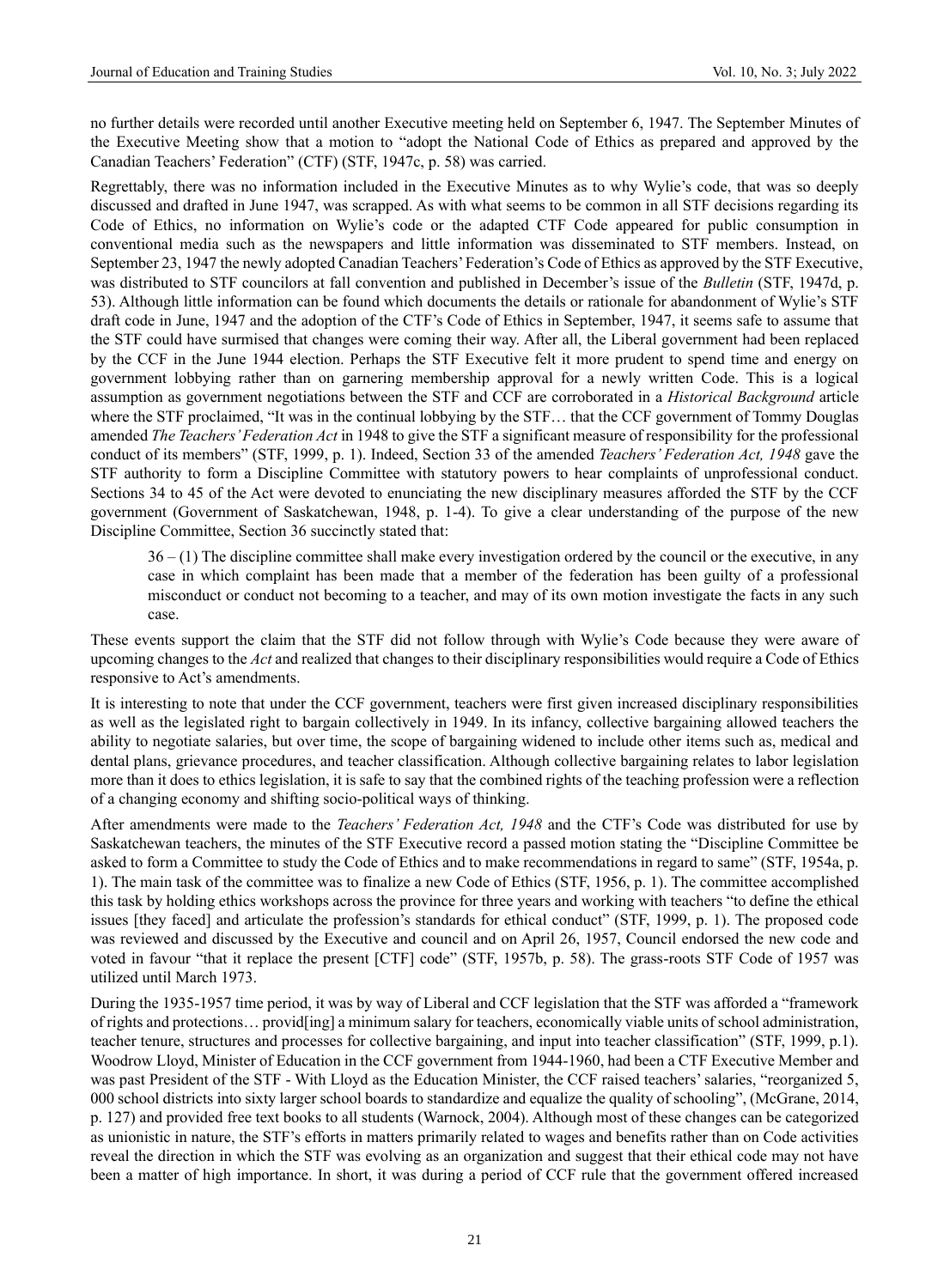disciplinary powers to the STF which resultingly compelled the need for an updated Code.

## *3.3 Back to Liberal Rule*

The CCF found that their platform too closely represented that of the opposing Liberals and in order to differentiate themselves to the electorate before elections time, the CCF in 1961 was "replaced by the New Democratic Party (NDP), in an attempt to make political inroads…moderating its platform and forming a broader power base" (Bélanger, 2000, para. 1). However, the provincial election of 1964, saw the reelection of a Liberal government in Saskatchewan. The Liberals tried to enact "…legislation intended to create more equity among teachers by shifting from local to area bargaining" (STF, 2016, p. 1). Parliamentary debate transcripts corroborates the proposed legislative changes. Liberal Minister of Education, Mr. McIsaac stated that proposed legislation would "ensure that all rights presently enjoyed by teachers are guaranteed, rights… which are not presently guaranteed in law" (Legislative Assembly of Saskatchewan, 1968, p. 166). Opposition New Democratic Party Member of Parliament (MLA) Mr. Kwasnica responded saying that the proposed salary legislation was "hastily drawn-up… constructed without the co-operative consent of all parties concerned" (Legislative Assembly of Saskatchewan, 1968, p. 175). Indeed, teachers were opposed. The proposed legislation concerning the structure of bargaining was short lived (STF, 2016), partly due to teacher resistance, which was happening not only in Saskatchewan, but all across the country. "In the late 1960s and early 1970s, teachers became militant, engaging in illegal strikes to fight for the right to collective bargaining" (Heron 2012, in Hanson, 2014, para. 4). In Saskatchewan, salary parity was realized by way of the first provincial collective agreement which guaranteed equal compensation for equal qualifications in 1973 (STF, 2016). The collective agreement was brought about through negotiation with a re-elected NDP government, a party that the STF had experienced prior success with when negotiating for increased rights.

Though these government/STF interactions do not directly relate to teacher ethics, they do demonstrate the STF's position of being first and foremost a union politically inclined. It is important to note that no changes were made to the STF Code of Ethics during this period of Liberal rule, because no increased privileges, professional or unionistic, were afforded to them during the Liberal government's eight year reign over two provincial elections.

## *3.4 NDP Rule*

On November 7, 1970 the STF Executive voted in favor of "investigat[ing] the possibility of setting up a committee... to undertake a study of the code of ethics" (STF, 1970, p. 10). Apparently this motion became a reality as the Minutes of the Executive show that by September 1971 "the proposed Code [was] forwarded to the members of the Discipline Committee and Administrative Staff for any comments or observations" (STF, 1971, p. 5).

A revised Code of Ethics this was necessary in light of new legislation amending sections 34-45 of the *Saskatchewan Teachers' Act, 1970* in which the CCF government gave the STF increased disciplinary powers:

(2) The professional competency committee shall… inquire into and determine any matter of complaint against a member of the federation where it is in substance alleged, or the committee has reasonable grounds for believing that the member has been guilty of carrying out the duties and responsibilities of a teacher an inefficient or incompetent manner (p. 1, 2).

The CCF government had first amended the Act in 1948 giving the STF power to form a Discipline Committee to hear complaints (STF, 1999, p. 1). The 1970 revision provided further amendments with legislation offering the STF the opportunity to form a Professional Competence Committee. The Professional Competence Committee, working parallel to that of the Discipline Committee, would be tasked with investigating charges of professional misconduct or conduct not becoming of a teacher (STF, 1972). The STF maintained that the Code needed to be re-written in order to reflect new ideas and standards about what constituted misconduct (STF, 1999, p. 1). There is no doubt this was so, but we can also surmise that the re-written Code was also a direct reflection of changing government policy. Minor changes to the 1973 Code occurred in the years 1977, 1979 and 1996, however, the 1973 Code of Ethics remained virtually unchanged for twenty-seven years.

1970 saw the NDP give increased disciplinary rights to teachers which in turn, required amendments to their Code of Ethics. It was during this time that collective bargaining also underwent major changes. The STF and the provincial government created conditions for the bi-level bargaining structure – still in use today - that "introduced teacher representation and influence at both the provincial and local levels and established a formal process for the settlement of disputes" (STF, 2016, p. 1). This is important to note, as once again, the STF placed its political efforts on union activities rather than those directly related to ethics and that changes to ethics were resultant of legislative updates.

## *3.5 Progressive Conservative Rule*

The 1980s brought new political parties and political ideologies to the forefront. Leeson (2001) stated that Saskatchewan people who were, "Already socially conservative… became economically conservative" (p. 7), identified less and less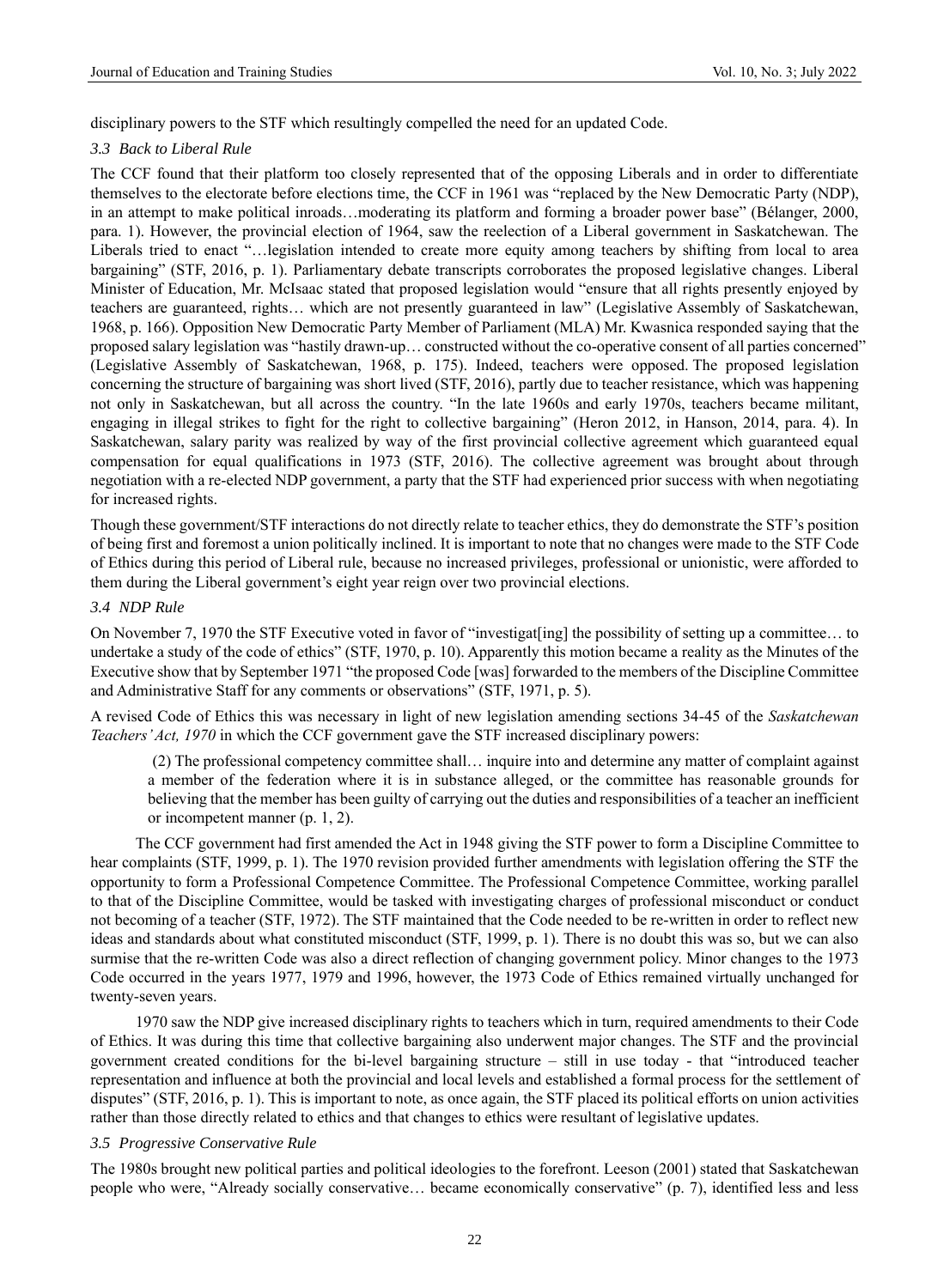with the political worldviews of the past, and became more willing to accept political alternatives vastly different than those of their grandparents' and parents' generations. The Progressive Conservatives, recognized a changing shift in the electorate and tailored their messaging to reflect new values. The 1982 election was won by the Progressive Conservatives under Premier Grant Devine who shockingly took over the ten-year reign of the NDP in an avalanche victory.

Though the STF did not make any changes to the Code of Ethics during the 1980s, they seemed to have prepared themselves for possible Progressive Conservative legislation that may have consequently altered their Code. In 1989, Progressive Conservative "draft legislation proposed setting up a Professional and Occupations Board that would recommend to the government an appropriate level of regulation for each occupation, ranging from self-regulation to complete government regulation (STF, 1999, p. 2). If the Progressive Conservatives had enacted their proposed regulation of professions legislation, "it might well have resulted in a concrete separation, perhaps with two separate bodies – the union activities particularly associated with collective bargaining, and the profession's regulatory functions such as professional conduct and competency" (Dahlem & Crozier-Smith, 2009). In other words, the STF may well have been stripped of the disciplinary powers given to them by the CCF government in 1948 and again in 1970.

It is important to mention that at the same time that Grant Devine came to power, other rulers such as Margaret Thatcher in England and Ronald Reagan in the United States of America, came onto the political scene, transforming world politics with what became known as neoliberal policies. Neoliberalism accentuates efficiency in resource allocation, commitment to free trade, and minimal government intervention in economic and social affairs (Smith, 2018). The concept of neoliberalist policy is important because for the first time in Saskatchewan's history, the government was neither centrist (Liberal) or leftist (NDP). Though the archives are silent in terms of documented interactions between the STF and Devine government, it can be assumed that a positive relationship and cordial negotiations may not have been achieved. What is known is that the Progressive Conservative government tried to enact legislation that would have significantly impacted the function of the STF as a professional organization and that no changes were made to educational legislation, and consequently, the Code of Ethics. The failed attempt of the government in the late 1980s to develop legislation that would test "whether the leadership of the group [had] the ability to distinguish between the public interest and the self-interest of the association" and whether it could resolve matters "on the side of protecting public interest" (Government of Saskatchewan, 1990 in STF, 1999, p. 2) would fascinatingly resurface again some twenty-five years later. It is a logical assumption that during the Conservative leadership throughout most of the 1980s, the STF laid low, hoping that in so doing, they would escape any policy changes that could negatively disrupt the structure of their organization.

## *3.6 Back to NDP Rule*

The 1990s began with a return to NDP rule in 1991 with Roy Romanow as Permier. The NDP remained in power from 1991-2007. During these 16 years, the STF's Code of Ethics underwent further changes.

Council voted in April 1996 to "…revise the Code of Ethics to contain inclusive language" (STF, 1996, p. 54). At that time, background information on each resolution was given to Councilors to inform their voting. It stated, "The possibility of revisions to the Code was raised at Council 1995… However, no clear consensus about the need for change emerged from these meetings. An internal review… is in progress, but is being undertaken slowly in the context of continuing discussions with the Minister of Education about the Federation's entire discipline structure" (STF, 1996, p. 54). Though it appears that a motion was made and passed to revise the Code to include inclusive language, regrettably there was no archived material describing what those language changes would be. Though 1996 signifies a year in which a new Code of Ethics was issued to teachers, there were no discernible changes in it as compared to the previous version. It seems logical that 1996 resolutions never materialized into actionable items before legislation changed, resulting in the need for a new Code.

After undergoing "months of intense lobbying of government officials" (STF, 1999, p. 3) the STF again saw changes to *The Saskatchewan Teachers' Act*. The 1997 Teachers' *Act* legislation resulted in the STF remaining a unitary organization, but one that split its disciplinary processes internally into three newly mandated committees: Professional Ethics, Professional Competency, and Collective Interests (STF, 1999). The Professional Ethics committee, first legislated in 1978, would now replace the Discipline Committee, first legislated in 1948, and work alongside the newly legislated Competency Committee. The 1997 *Act* stated that "Where a complaint has been referred to mediation and the mediation is not successful, the executive may order an inquiry by the professional ethics committee or the professional competency committee" (Government of Saskatchewan, 1997, p. 5). The *Act* also stated that "Engaging in conduct contrary to the collective interests of teachers is a question of fact" (Government of Saskatchewan, 1997, p. 7). With this, the Executive, upon receiving a complaint that a member was guilty of conduct contrary to the collective interest, could make preliminary inquiries and establish a committee to further investigate (Government of Saskatchewan, 1997). In a paper entitled "*Teacher Professionalism in Saskatchewan: Strengthening Regulation*," the STF acknowledged that the 1997 changes to the *Act* were precipitated by a Saskatchewan Court of Appeal Decision that ruled against the STF (STF, 2013).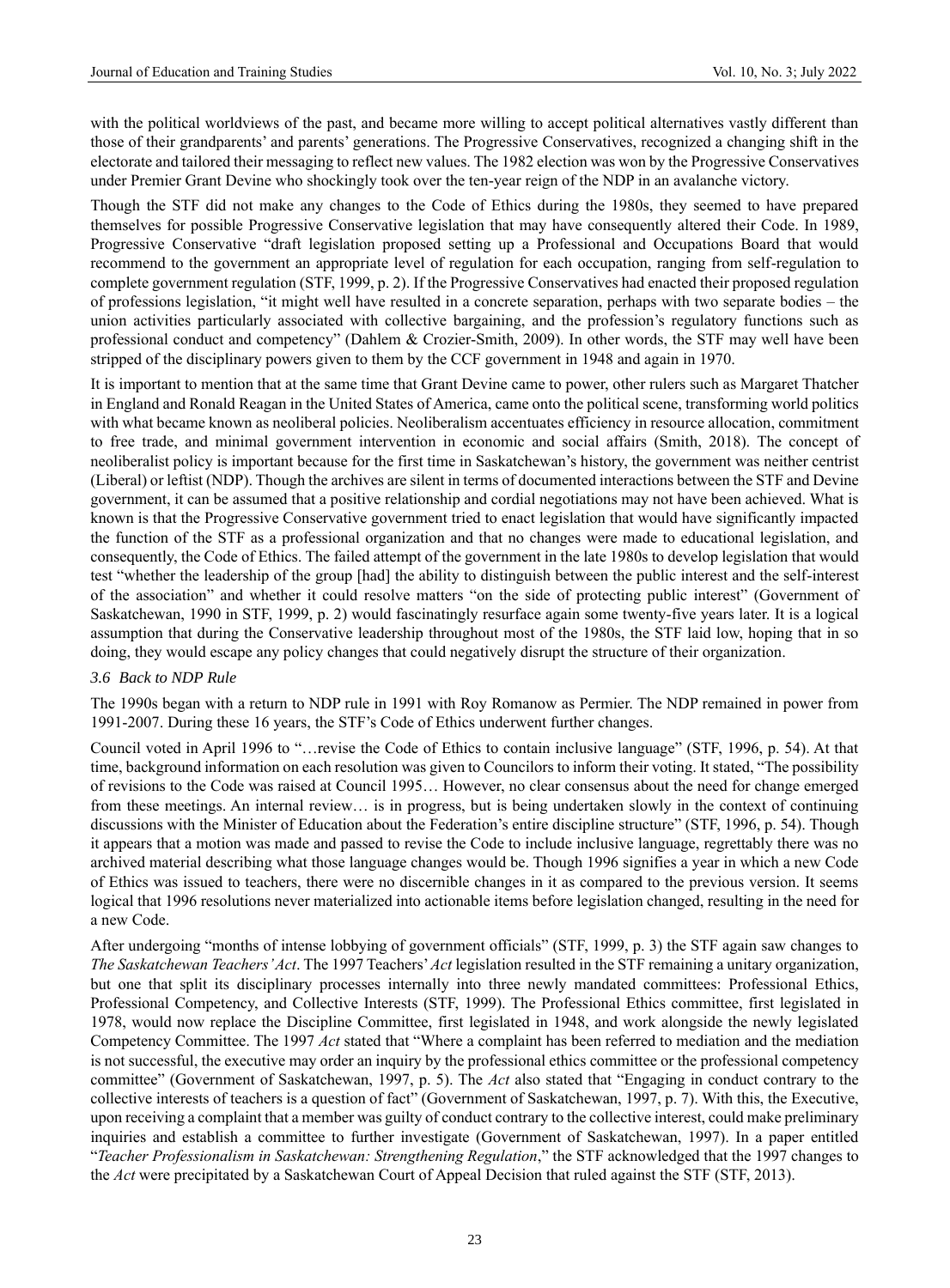The discipline committee found T.M. guilty of professional misconduct and recommended that the provincial executive suspend his teacher's certificate…T.M. appealed the ruling on the basis that the process was unfair…The Court of Appeal upheld T.M.'s appeal on the grounds that the Federation had not acted fairly. (STF, 2013, p. 6)

Thomas Munro was charged with sexual touching of a student. He pled guilty and was sentenced to a period of incarceration. The matter was referred to the Discipline Committee where they recommended his teaching certificate be suspended for five years. "The provincial Executive substituted a recommendation that his teaching certificate be cancelled" (Dahlem & Crozier-Smith, 2009, p. 44). Munro appealed this decision, not because he was innocent of charges, but because of what he felt was an unfair professional disciplinary process.

The Court of Appeal ruled in Thomas Munro's favour because "Munro was not given a copy of the report of the committee to the provincial Executive, he was not notified of the meeting of the provincial Executive at which a decision would be made, and he was not invited to make representation. The provincial Executive did not examine any of the proceedings of the committee hearing nor the exhibits, relying solely on the report of the disciple committee…" (Dahlem & Crozier-Smith, 2009, p. 44)

Whether the STF acted fairly or not in the disciplinary process is not the focus here. However, it must be noted that the Court of Appeal decision caused the STF to lobby the NDP government for additional disciplinary powers which resulted in changes to the *Act* which then required revising the Code of Ethics. This chain of events proves, once again, that Code revisions are the direct result of legislated policy brought about by STF/government negotiations. Banda (1999) supported this notion stating that "STF history has illustrated that the primary reason behind establishing a Code of Ethics, and subsequently revising it, was political" (p. 8). In review of the STF Codes of Ethics, political motivation seemed to be a central and recurring theme in its evolution.

In response to the legislative changes, a committee was struck at the December 1997 Executive Meeting (STF, 1997). This committee was asked to "examine the professional ethics of teachers, review the Code of Ethics, examine teacher competency and standards of practice, and consider the structure of the teachers' professional organization" (STF, 2013, p. 9). Meeting minutes in January, 1999 show that "the report of the Ad Hoc Committee on Professionalism [was] received" (STF, 1999, p. 10). By September of the next year, meeting minutes document a motion made to discuss the proposed Code of Ethics with councilors at fall convention and, as an Executive, submit a motion to adopt the proposed code (STF, 2000, p. 4). Documents detailing Council decisions in October, 2000 validate that robust discussion over the proposed ethical code indeed occurred. Several amendments were made to wording before it was finally "… resolved that the proposed Code of Ethics be adopted as a Bylaw of the Saskatchewan Teachers' Federation" (STF, 2000, p. 4). Teachers began using the revised code in 2000.

In 2006, the NDP government once again amended *The Teachers' Federation Act, 2006.* New changes "included the many amendments that had been incorporated since the previous Act in 1978" (Dahlman & Crozier-Smith, 2009, p. 51). Revisions to the *Act* that directly concerned ethics, included the replacement of the Discipline Committee with the Professional Ethics Committee. *The Teachers' Federation Act, 2006* clearly set out the purposes of these committees:

34(1) The professional ethics committee shall, on a written order of the executive, or on its own motion, conduct a hearing to inquire into and determine any matter of complaint against a member of the federation where it is in substance alleged, or the committee has reasonable grounds for believing that the member has been guilty of professional misconduct or conduct not becoming to a teacher. (Saskatchewan Teachers' Federation Act, 2006, p. 14)

The *Saskatchewan Teachers' Federation Act,* 2006 legislation provided procedures for the review, investigation, hearing, and disposition of complaints on matters of misconduct and incompetence. The Act (2006) also made amendments giving Council the authority to make bylaws. Section 20 of the *Act, 2006* outlined bylaw procedures and for what purposes bylaws could be made (p. 9). Mentioning bylaws in relation to ethics is important because, section 15(p) of the Act stated that bylaws could be made for multiple purposes including "providing for a code of ethics for teachers" (Saskatchewan Teachers' Federation Act, 2014, p. 13). Other than its place in the *Governance Handbook,* the 2000 Code of Ethics did not change until 2015, when further legislative changes under new government once again impacted the STF's disciplinary responsibilities and thus its ethical code.

# *3.7 Saskatchewan Party Rule*

The Saskatchewan Party, one that leaned to the right of the political spectrum, became an adversary to the NDP and took power under the leadership of Brad Wall in 2007. Formerly a province that esteemed universality and communal values, a radical consumer culture and had overtaken with a marked focus on self (Wishlow, 2001). Thus, the Saskatchewan Party's neoliberal policies appealed to the changing electorate. Canadian values related to "the role of government, the balance between collective action and individual responsibility, and support for universal social programs," (Vail, 2000,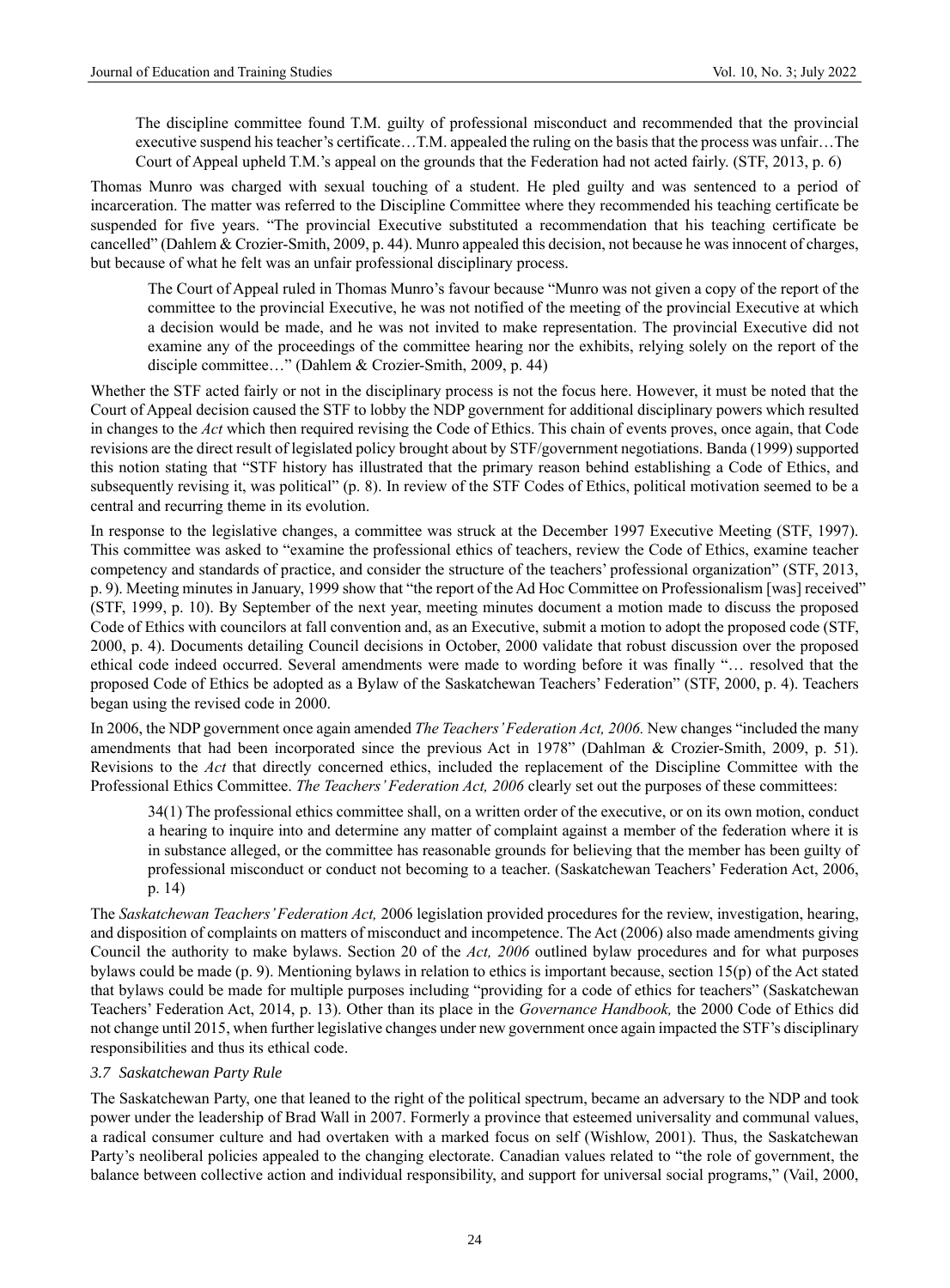para. 2) were changing. Whereas Canadians used to value the role of government in their lives (Lipset, 1989) there was now a decline in trust and confidence in government... [and an] overall decline in trust… towards authority and all forms of institutions" (Vail, 2000, p. 3). These institutions included the education system.

Newspaper articles such as *When teachers fail; Investigation reveals cases of misconduct* reverberated around the province. Reporter Janet French took a look at Saskatchewan educators "…who had lost their jobs because of behavioral reasons and found that several teachers who had lost their jobs still had valid teacher certificates" (Canadian Television Network, 2013). *The Star Phoenix* investigation called into question whether or not the current teacher disciplinary system was flawed (French, 2013). Before and after French's article was published, other newspapers, blogs, and television reports sustained the trend of questioning whether teachers who behaved inappropriately and violated their Code of Ethics, were properly disciplined. For example, titles such as "*Teacher discipline: Who interests are served by hiding the 'bad apples'*" (Bennett, 2016), "*Teacher misconduct: Marketplace finds disciplinary action often kept hidden from public*" (Griffith-Greene, 2016), and "*Allowing union to handle teacher discipline has negative effect on professional standards: report*" (Gerson, 2014) flooded the newsstands and became a stimulus for government intervention.

On the heels of French's (2013) investigative report, The Ministry of Education commissioned Dr. Dennis Kendel to study the issue of teacher regulation across Canada and offer recommendations on future options for teacher regulation in Saskatchewan. His report, entitled *For the Sake of Students* recommended that the STF no longer remain a unitary structure in charge of both union activities and teacher discipline. Kendel's (2013) recommendations led the government to pursue regulatory changes that would further impact the Code of Ethics.

As a result of *The Teachers' Federation Act, 2006* defining misconduct and providing some details about incompetence, the STF decided that a formal statement of competence standards was necessary to avoid the possibility of an outside regulatory body assuming responsibility over teacher discipline; "an outcome the Federation was hoping to avoid" (STF, 2013, p. 10). Though the archives are silent on exactly why this was feared, it is logical to assume that negative media coverage regarding teacher discipline and Kendell's (2013) report may have been mitigating factors. It is also likely that the STF assumed regulation changes would be a likely happenstance should the Saskatchewan Party win the next election, given that their platform was comparable to that of the Progressive Conservative government who had threatened the STF's unitary structure in the 1980s.

Conjectures aside, the STF did draft The Code of Professional Competence "which referred to teachers' professional knowledge, skills, and judgement with respect to curriculum, instruction, assessment and evaluation, professional relationships, and student learning" (STF, 2013, p. 10). This code was to serve several purposes including: guiding teaching practices, guiding the Executive to assess complaints about professional competency, and it served as a compliment to the pre-existing Code of Ethics and Code of Collective Interests. All Codes, their preambles and proceedings sections are presently contained in the STF Governance Handbook under Bylaws 6.1, 6.2, 6.3, 6.4, 6.5, 7.1, 7.2, 7.3 and 7.4. While additional codes were created in 2013, interestingly enough, no changes were made to the Code of Ethics. French's investigative report and Kendel's recommendations foreshadowed that this would soon change.

In December 2014, soon after Kendel's (2013) report was made public, the Government of Saskatchewan introduced the Saskatchewan Professional Teachers Regulatory Board (SPTRB). Though the STF maintained "there [was] little justification for the unilateral imposition of an alternative model of professional regulation (STF, 2013, p. 12), new legislation provided for just that. *The Registered Teachers Act, 2015* proclaimed on July 1, 2015, enabled the SPTRB – a single, independent authority responsible for regulating teachers - to begin operations including teacher certification and registration, as well as the receiving, investigation and hearing of complaints regarding teacher conduct and competence (SPTRB, 2015). *The Registered Teachers Act, 2015* effectively rescinded the STF's power to discipline its own members accused of professional incompetence and professional misconduct. Though the government stated that the SPTRB served the public interest and was the "result of a two-year consultation process with educators and members of other professions" (Davis, 2015, para. 4), the STF did not seem to concur.

In December 2015, the STF publication *The Bulletin,* interviewed then STF Director Dueck who referred to the previous year as a "horrible" one where the STF became "involved in an external environment that [they] could not have predicted would happen" (STF Bulletin, 2015, p. 1). While it may have been surprising, the inability to predict the mandating of the SPTRB is debatable as the STF itself, documented time and again, repeated threats to the organization's unitary structure (STF, 1997, 1999, 2013). The STF believed that "public confusion and skepticism about the teaching profession was minimal, making it difficult to accept the notion that major legislative intervention was necessary" and argued that separating the collective bargaining function from disciplinary and licensing functions "was unacceptable" (STF, 2013, p. 6).

The STF's view of the SPTRB was in direct contrast with that of the government who believed that public trust in the teaching profession had eroded to such an extent that separation of STF advocacy and disciplinary functions were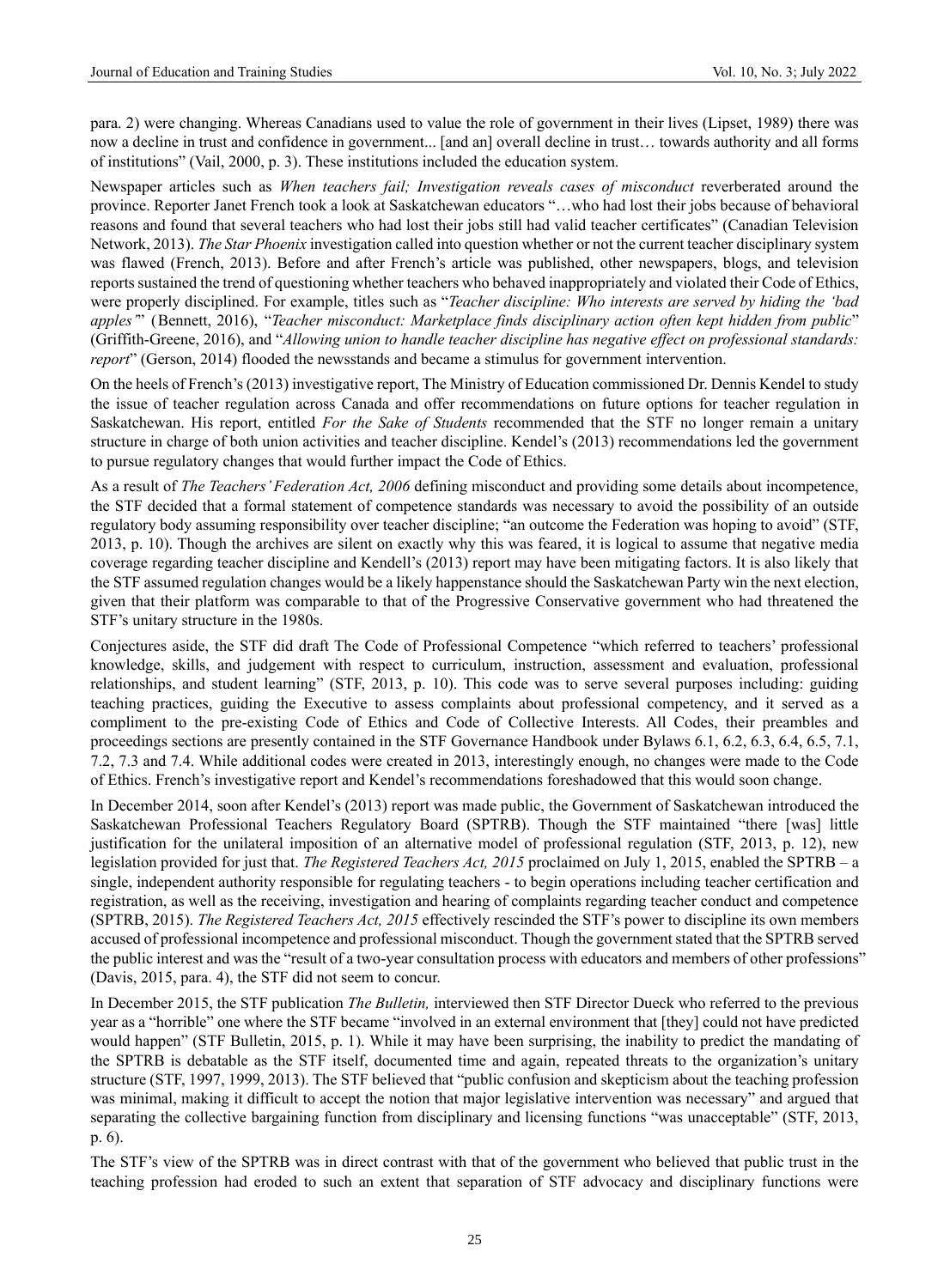necessary. Naylor (2108) suggested that in provinces like Saskatchewan, where regulatory measures were introduced after highly publicized cases of misconduct surfaced in the news, that:

… informed public discussions have not occurred. Rather than engage in public discourse, governments often appoint an individual to investigate options for action. Some governments use commissioned reviews, then legislate in ways that selectively accept some aspects of a report, but go well beyond the actual recommendations made (p.17).

Indeed, as Naylor (2018) suggested, the Saskatchewan Party utilized media reports and Kendall's recommendations as justification for significant regulation changes which dramatically changed the government's relationship with the STF. Since inception, the STF had enjoyed a mostly collaborative relationship with the government. However, it must be mentioned that history suggests this collaborative relationship was nearly exclusively with left leaning CCF/NDP socialist governments. The Liberals in the 1960s and the Progressive Conservatives in the 1980s tried to enact legislation contrary to STF desires. The imposed regulatory changes of 2015 under Saskatchewan Party governance highlight a termination of the seemingly historic cooperative relationship between the STF and government. Writing about their history, the STF stated that "teachers in Saskatchewan are proud of their history of working together with other partners in education and believe that a successful education sector is renewed and revitalized by respectful dialogue and common understandings" (STF, 2016, p. 6). Perhaps what made the creation of the SPTRB so initially unpalatable to the STF was that they viewed it as a breach of the historic collaboration they had once enjoyed.

The creation of the SPTRB, whether perceived as positive or negative, demonstrates that history matters when looking at educational policy. All previous events brings us to the now. It also demonstrates that legislative changes create ripple effects in STF professional functions. Though the formation of the SPTRB may not be directly tied to ethics, it is, as Andersen (2007) suggested, an educational initiative embedded in reform policy. The government mandating the creation of the SPTRB in a time of conservative politics and public distrust points to education being inexorably tied to social ideologies, politics, and economics. Grimmett and Young (2012) reinforced this notion saying that "public policy and legislation are the product of the dynamic interchange occurring in socio-political-cultural negotiations of power, wherein players use the currency of their economic, social and cultural capital to frame and construct events and understandings" (p.170). The SPTRB was a change "brought about in the process of adaptation between new policy and pre-existing institutions" (Andersen, 2007, p. 52). "Political initiatives and the development of new policies are shaped within institutional frames, whether these are formal rules, policy structures or norms… In this way, institutions steer individual choices in certain directions and thus both restrict and make certain action possible" (Andersen, 2007, p. 42). The fact that the SPTRB came into existence through a struggle between the government and the STF is significant because it proves the inherent interconnectedness of ideas that this paper has tried to highlight. The economic conditions and social ideologies that are present in any given time period influences the actions of government. In turn, what the government does effects education. The relationships between all of these facets is what creates history.

As a result of new regulatory measures, the STF Executive established the Teacher Success and Professionalism Working Committee in August 2015 to review changes to teacher regulation in Saskatchewan as well as to review current STF codes and standards. The Committee's work, among other items, resulted in proposed revisions to the Code of Ethics, now contained in STF Bylaw 6 (STF, 2016). The majority of the proposed revisions concerned "minor changes in wording… to update the language used, especially where a more positive framing of a statement [was] possible" (STF, 2016, p. 18). The revised Code of Ethics is the STF's current code and carries a date of 2017.

# **4. Conclusion**

Ethical codes are responsive to changing ideologies and code evolution is inherently embedded with changing contexts. Codes spawn predominantly from policies which are themselves influenced by social ideology, economy, and in the case of this paper, government policy. Ethical codes are political because the affiliation of government policy and educational matters is interchangeable and inseparable. As both legislation and the relationship between government and the STF changed, so too did STF ethical codes. The connection between changing legislation leading to revised codes is dependent on the ideology of the government in power.

Education is in part, a political act. Ozga (1995) maintained that "Professionalism is best understood in context, and particularly in policy context" (p. 22). Robertson and Dale (2013) reinforced this notion, stating that "education is governed through policies, politics, and practices" (p. 433). Furthering the notions that education is governed through politics and that teachers are implementors of legislation (Bascai & Rottmann, 2011), history substantiates time and again that the type of interaction between the STF and the governing party has always translated into legislation that directly impacting teachers. When interactions were positive, the STF were typically successful in bargaining with and lobbying the government for gains in unionistic items (such as wage and benefits) and/or professional responsibilities (such as disciplinary functions). When interactions were negative, the STF typically did not lobby the government and nearly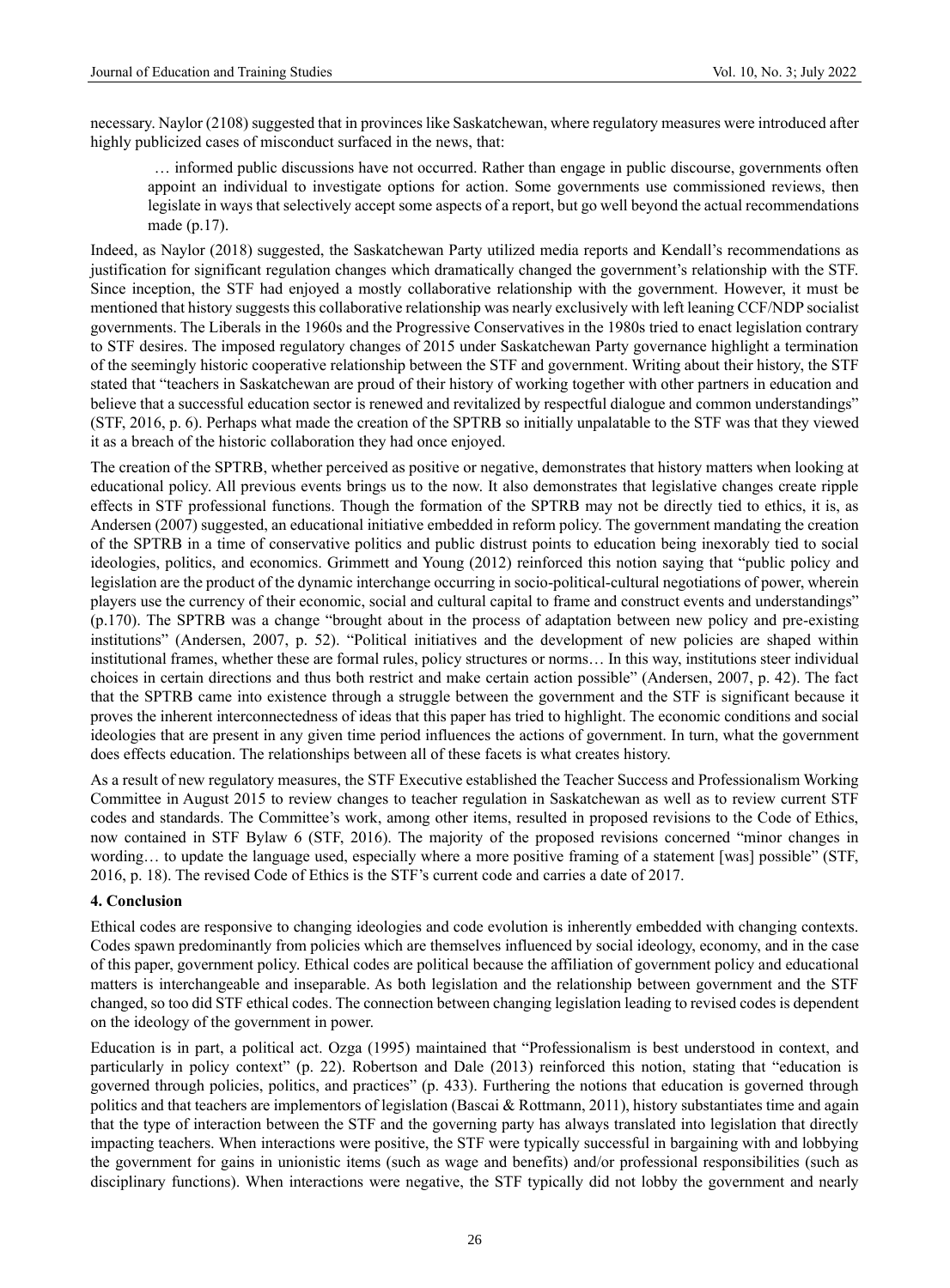always saw setbacks to unionistic and/or professional responsibilities. Changes to the STF Code of Ethics have always been brought about by the "…dynamic interchange occurring in socio-political-cultural negotiations of power, wherein players use the currency of their economic, social and cultural capital to frame and construct events and understandings" (Grimmett & Young, 2012, p.170).

As has been pointed out, STF negotiations with the Liberal government in 1935 resulted in the *Saskatchewan Teachers' Federation Act, 1935.* In accordance with new legislation formally recognizing teachers as a profession, the government required that the STF create a Code of Ethics. In 1948 and again in 1970, the STF lobbied the CCF government for increased disciplinary powers which resulted in changes to *The Saskatchewan Teachers Act.* Changes to the *Act* resulted in revisions to the Code of Ethics. While the Liberals (1964-1971) were in power, they tried to enact legislation intended to create more equity among teachers by shifting from local to area bargaining" (STF, 2016, p. 1). Under Progressive Conservatives rule, the government tried to enact legislation that would have divided the STF into two separate bodies – one to perform union activities and the other to discipline its members (Dahlem & Crozier-Smith, 2009). Though the Liberal and Progressive Conservative's proposed policies never materialized in legislation, at these times, neither were there changes to the Code of Ethics. After undergoing "months of intense lobbying of government officials" (STF, 1999, p. 3) the STF saw changes to *The Saskatchewan Teachers' Act, 1997* under an NDP government. Changes to the *Act* resulted in the STF remaining a unitary organization, but one that split its disciplinary processes internally into three newly mandated committees: Professional Ethics, Professional Competency, and Collective Interests (STF, 1999). Legislative changes and disciplinary function increases resulted once again in revisions to the Code of Ethics. Under Saskatchewan Party rule (2007-Present), the government legislated *The Registered Teachers Act, 2015* which effectively rescinded the STF's power to discipline its own members accused of professional incompetence and professional misconduct. Disciplinary duties were handed over to the SPTRB. Changes to legislation and mandating of the SPTRB once again resulted in changes to the Code of Ethics.

The affiliation of government policy and educational matters is interchangeable and inseparable. As the STF evolved through time, its two-pronged nature of being both a professional organization and a political body has highly impacted STF/Government relations and thus its ethical codes. As Banda (1999) observed, the STF only gave attention to and revised the Code of Ethics as a means "to suit amendments to *The Saskatchewan Teachers' Federation Act*" (p. 8). As such, changes to the STF Code of Ethics have never been simultaneous with changing legislation, nor have Code revisions ever preceded or been independent of legislative changes. As evidenced, the Code of Ethics seems to have always been reactionary to political activity and influenced by the relationship struck between the STF and the government in power.

# **References**

- Andersen, V. N. (2007). Transparency and openness: A reform or education policy? *Scandinavian Political Studies, 30*(1), 1-23. <https://doi.org/10.1111/j.1467-9477.2007.00172.x>
- Banda, A. (1999). The Saskatchewan Teachers' Federation's proposed code of ethics: An opportunity for greater ethical awareness and conduct in the profession. *The Administrator, 31*(2), 5-25.
- Banks, S. (1995) *Ethics and Values in Social Work,* Basingstoke, Macmillan. <https://doi.org/10.1007/978-1-349-24145-3>
- Banks, S. (1998). Professional ethics in social work What future? *British Journal of Social Work,* (28), 213-231. <https://doi.org/10.1093/oxfordjournals.bjsw.a011324>
- Banks, S. (2003). From oaths to rulebooks: A critical examination of codes of ethics for the social professions. *European Journal of Social Work, 6*(2), 133-144. <https://doi.org/10.1080/1369145032000144403>
- Bascia, N., & Rottmann, C. (2011). What's so important about teachers' working conditions? The fatal flaw in North American educational reform. *Journal of Education Policy, 26*(6), 787-802. <https://doi.org/10.1080/02680939.2010.543156>
- Bélanger, D. C. (23 August, 2000). *The Cooperative Commonwealth Federation (CCF) and the New Democratic Party (NDP): their Failure in Quebec, 1932-1997*. Marionopolis College: Département d'histoire, Université de Montréal. Retrieved February 3, 2019 from http://faculty.marianopolis.edu/c.belanger/quebechistory/readings/ccf-ndp.htm
- Bennett, P. W. (2016). Teacher discipline: Whose interests are served by hiding the 'bad apples'? *Schoolhouse Consulting*. Retrieved May 12, 2019 from https://educhatter.wordpress.com/2016/04/09/teacher-discipline-whose-interests-are-served-by-hiding-the-badapples/
- Bourke, V. J. (1968). *History of ethics.* Garden City, NY: Doubleday.
- Bowen, G. A. (2009), Document analysis as a qualitative research method. *Qualitative Research Journal*, *9*(2), 27-40. <https://doi.org/10.3316/QRJ0902027>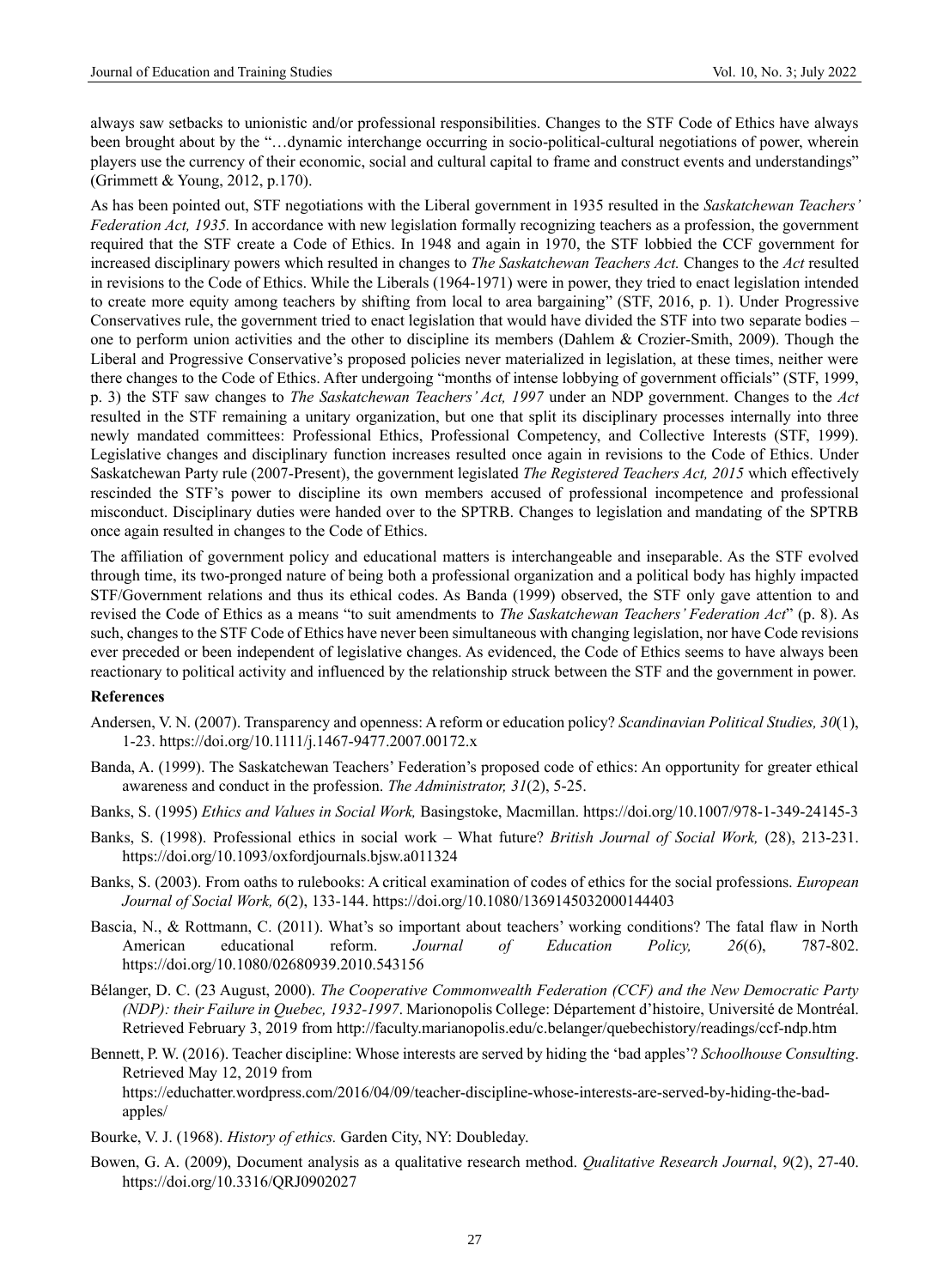Brimmer, S. E. (2007). The role of ethics in 21st century organizations. *Leadership advance online*, issue XI.

- Campbell, E. (2000). Professional ethics in teaching: Towards the development of a code of practice. *Cambridge Journal of Education, 30*(2), 203-221. <https://doi.org/10.1080/03057640050075198>
- Canadian Television Network. (1 November, 2013). *Separate body needed to regulate teachers: Report.* Retrieved February 10, 2019 from https://saskatoon.ctvnews.ca/separate-body-needed-to-regulate-teachers-report-1.1524340
- Child, J. (2015). Organization: Contemporary principles and practice ( $2<sup>rd</sup>$  ed.). West Sussex, United Kingdom: Wiley
- Coady, M., & Bloch, S. (1996). Codes of ethics and the professions. In (Eds.) M. Coady & S. Bloch. *Introduction, (*pp. 1- 10). Melbourne: Melbourne University Press.
- Collingwood, R. G. (1926/1993). Lectures on the Philosophy of History. In J. Van Der Dussen (Ed.), *The Idea of History, Revised Edition with Lectures 1926-1928* (pp. 359-425). Oxford: Clarendon Press.
- Collingwood, R. G. (1946). *The idea of history*. Oxford: The Clarendon Press.
- Dahlem, H., & Crozier-Smith, D. (2009). Expectations of teacher conduct. In H. Dahlem & D. Crozier-Smith (Eds.), *From classroom to courtroom: A legal history of the Saskatchewan Teachers' Federation*, (pp. 31-52). Saskatoon: Saskatchewan Teachers' Federation.
- Davis, A. M. (2015). New Sask. Teachers governing board opens doors. *Regina Leader Post.* Retrieved June 15, 2019 fro[m https://leaderpost.com/news/local-news/new-sask-teachers-governing-board-opens-doors](https://leaderpost.com/news/local-news/new-sask-teachers-governing-board-opens-doors)
- Denzin, N. K., & Lincoln, Y. S. (2005). Introduction: The discipline and practice of qualitative research. In N. K. Denzin & Y. S. Lincoln (Eds.), *The SAGE handbook of qualitative research* (pp. 1–32). SAGE Publications.
- Dye, T. (1994). *Understanding public policy.* Englewood Cliffs, NJ: Prentice-Hall.
- Easton, D. (1965). *A systems analysis of political life.* John Wiley.
- Easton, D. (1965). *A systems analysis of political life.* New York: John Wiley.
- Eryaman, M. Y. (2007). From reflective practice to practical wisdom: Toward a post-foundational teacher education. International Journal of Progressive Education, 3(1), 87-107.
- Fischer, F., & Zinke, R. (1989). Public administration and the code of ethics: Administrative reform or professional ideology? *International Journal of Public Administration, 12*(6), 841-854. <https://doi.org/10.1080/01900698908524655>
- Foght, H. W. (1918). *A survey of education in the province of Saskatchewan: A report to the government of the province of Saskatchewan.* Regina: J.W. Reid, Kings Printer.
- French, J. (27 June, 2013). When teachers fail; investigation reveals cases of teacher misconduct. *The Star Phoenix.*  Retrieved February 9, 2019 from [https://thestarphoenix.com/news/local-news/when-teachers-fail-investigation](https://thestarphoenix.com/news/local-news/when-teachers-fail-investigation-reveals-cases-of-teacher-misconduct)[reveals-cases-of-teacher-misconduct](https://thestarphoenix.com/news/local-news/when-teachers-fail-investigation-reveals-cases-of-teacher-misconduct)
- Fullinwider, R. K. (1996). Professional codes and moral understanding. M. Coady & S. Block (Eds.), *Codes of Ethics and the Professions*. Melbourne: Melbourne University Press.
- Gallen, V. (2006). The development of the teaching profession in Saskatchewan. In B. Noonan, D. Hallman, & M. Scharf (Eds.), *A history of education in Saskatchewan: Selected Readings* (pp. 165-180). Regina: Canadian Plains Research Center.
- Gerson, J. (2014, March 18). Allowing union to handle teacher discipline has negative effect on professional standards: report. *National Post.* Retrieved May 12, 2019 from [https://nationalpost.com/news/canada/allowing-union-to](https://nationalpost.com/news/canada/allowing-union-to-handle-teacher-discipline-has-negative-effect-on-professional-standards-report)[handle-teacher-discipline-has-negative-effect-on-professional-standards-report](https://nationalpost.com/news/canada/allowing-union-to-handle-teacher-discipline-has-negative-effect-on-professional-standards-report)
- Government of Saskatchewan. (1948). *Chapter 56: An act to amend the Teachers' Federation Act*, pp.1-6. Regina: King's Printer.
- Government of Saskatchewan. (1997). *Chapter 51: An act to amend the Teachers' Federation Act, pp.1-8. Regina:* Queen's Printer.
- Griffith-Greene, M. (2016, April 7). Teacher misconduct: Marketplace finds disciplinary action often kept hidden from the public. *CBC News.* Retrieved May 12, 2019 from [https://www.cbc.ca/news/canada/marketplace-trouble-in-the](https://www.cbc.ca/news/canada/marketplace-trouble-in-the-classroom-part1-1.3523487)[classroom-part1-1.3523487](https://www.cbc.ca/news/canada/marketplace-trouble-in-the-classroom-part1-1.3523487)
- Grigoropoulous, J. E. (2019). The Role of Ethics in 21st Century Organizations. *International Journal of Progressive Education, 15*(2), 167-175*.* <https://doi.org/10.29329/ijpe.2019.189.12>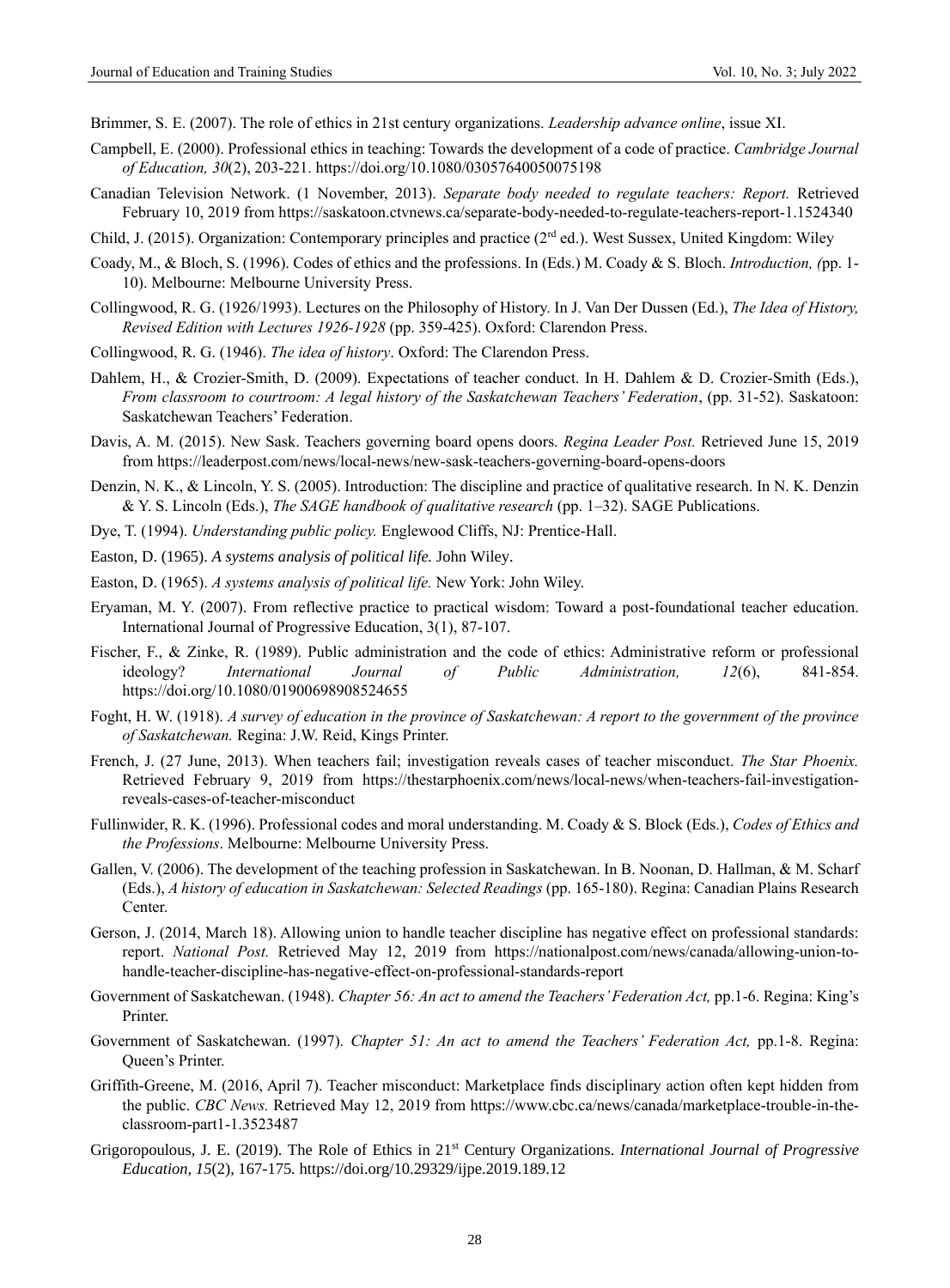- Grimmet, P., & Young, J. (2012). *Teacher certification and the professional status of teaching in North America: The new battleground for public education.* Charlotte, NC.: Information Age Publishing Inc.
- Hanson, A. (2014). When education and legislation meet: Collective bargaining in Canada. *Perspectives, 13.* Retrieved June 6, 2019 from<https://perspectives.ctf-fce.ca/en/article/3030/>
- Harris, K. (1994). *Teachers: Constructing the future.* Basingstoke: Falmer Press.
- Hostetler, K. D. (1997). *Ethical judgements in teaching.* Boston, MA: Allyn and Bacon.
- Iacovino, L. (2002). Ethical principles and informational professionals: Theory, practice and education. *Australian Academic & Research Libraries, 33*(2), 57-74.<https://doi.org/10.1080/00048623.2002.10755183>
- Jonsen, A. R., & Butler, L. H. (1975). Public ethics and policy making. *The Hastings Center Report, 5*(4), 19-31. <https://doi.org/10.2307/3561420>
- Kendel, D. (2013, September). *For the sake of students: A report prepared by Dr. Dennis Kendel on current and future teacher regulation in the province of Saskatchewan*, pp. 1-107.
- Larson, M. S. (1979). *The rise of professionalism: A sociological analysis.* Berkeley: University of California Press.
- Larson, M. S. (2014). Looking back and a little forward: Reflections on professionalism and teaching as a profession. *Radical Teacher, 99,* 7-17.<https://doi.org/10.5195/rt.2014.112>
- Lawn, M. (1987). *Teachers: The culture and politics of work*. London: The Felmer Press.
- Leeson, H. A. (2001). The rich soil of Saskatchewan politics. In H.A. Lesson (Ed.). *Saskatchewan politics into the twentyfirst century,* (pp. 3-12). University of Regina: Canadian Plains Research Center.
- Lessard, C., & Brassard, A. (2006). Education governance in Canada: Trends and significance. *Education et Societes, 2*(18), 181-201. <https://doi.org/10.3917/es.018.0181>
- Leys, W. A. (1952). *Ethics for policy decisions: The art of asking deliberative questions.* Engelwood, N.J.: Prentice-Hall.
- Lipset, S. M. (1989). Liberalism, conservatism, and americanism. *Ethics & International Affiars, 3*(1), 205-218. <https://doi.org/10.1111/j.1747-7093.1989.tb00219.x>
- Lovejoy, A. O. (1955). *Essays in the history of ideas*. New York: George Braziller, Inc.
- Manitoba Law Reform Commission. (1994). *Regulating professions and occupations.* Winnipeg: Manitoba Law Reform Commission.
- McDowell, S. (1965). *The dynamics of the Saskatchewan teachers' federation.* (Doctoral dissertation). Edmonton: University of Alberta.
- McGrane, D. (2014). *Remaining loyal: Social democracy in Quebec and Saskatchewan.* Montreal: McGill-Queen's University Press.
- Miles, M. B., & Huberman, A. M. (1994). *Qualitative data analysis: An expanded sourcebook*, (2<sup>nd</sup> ed.). London: Sage.
- Monteiro, A. R. (2015). Sociology of the Professions. In A.R. Monteiro, (Ed.), *The teaching profession* (pp. 47-60). New York: Springer Cham Heidelberg. [https://doi.org/10.1007/978-3-319-12130-7\\_4](https://doi.org/10.1007/978-3-319-12130-7_4)
- Naylor, C. (2018). Control, regulation and scope of practice in the teaching profession: An environmental scan of selected Canadian jurisdictions. *The Alberta Teachers' Association,* pp. 1-92*.* Retrieved June 15, 2019 from https://www.teachers.ab.ca/SiteCollectionDocuments/ATA/Publications/Research/COOR-101-18-Controlregulation-and-scope-of-practice-in-the-teaching-profession-environmental-scan.pdf
- Ozga, J. (1995). Deskilling a profession: Professionalism, deprofessionalisation and the new managerialism. In H. Busher and R. Saran (Eds.). *Managing teachers as professionals in schools* (pp. 21-37). London: Kogan.
- Peräkylä, A., & Ruusuvuori, J. (2005). Analyzing talk and text. In N. Denzin, & Y. Lincoln (Eds.), *The SAGE handbook of qualitative research (pp. 869–886). Thousand Oaks, CA:* SAGE.
- Pole, C., & Morrison, M. (2003). *Ethnography for education*. England: Open University Press.
- Province of Saskatchewan, Department of Education. (1933). *Annual repor*t. Regina: King's Printer.
- Robertson, S. L., & Dale, R. (2013). The social justice implications of privatization in education governance frameworks: a relational account. *Oxford Review of Education*, *39*(4), 426-445. <https://doi.org/10.1080/03054985.2013.820465>
- Rousmaniere, K. (2004). Historical research. In K. deMarrais & S.D. Lapan (Eds.). *Foundations for research: Methods of inquiry in education and the social sciences* (pp. 31-50). Mahwah, NJ: Lawrence Erlbaum Associates, Inc.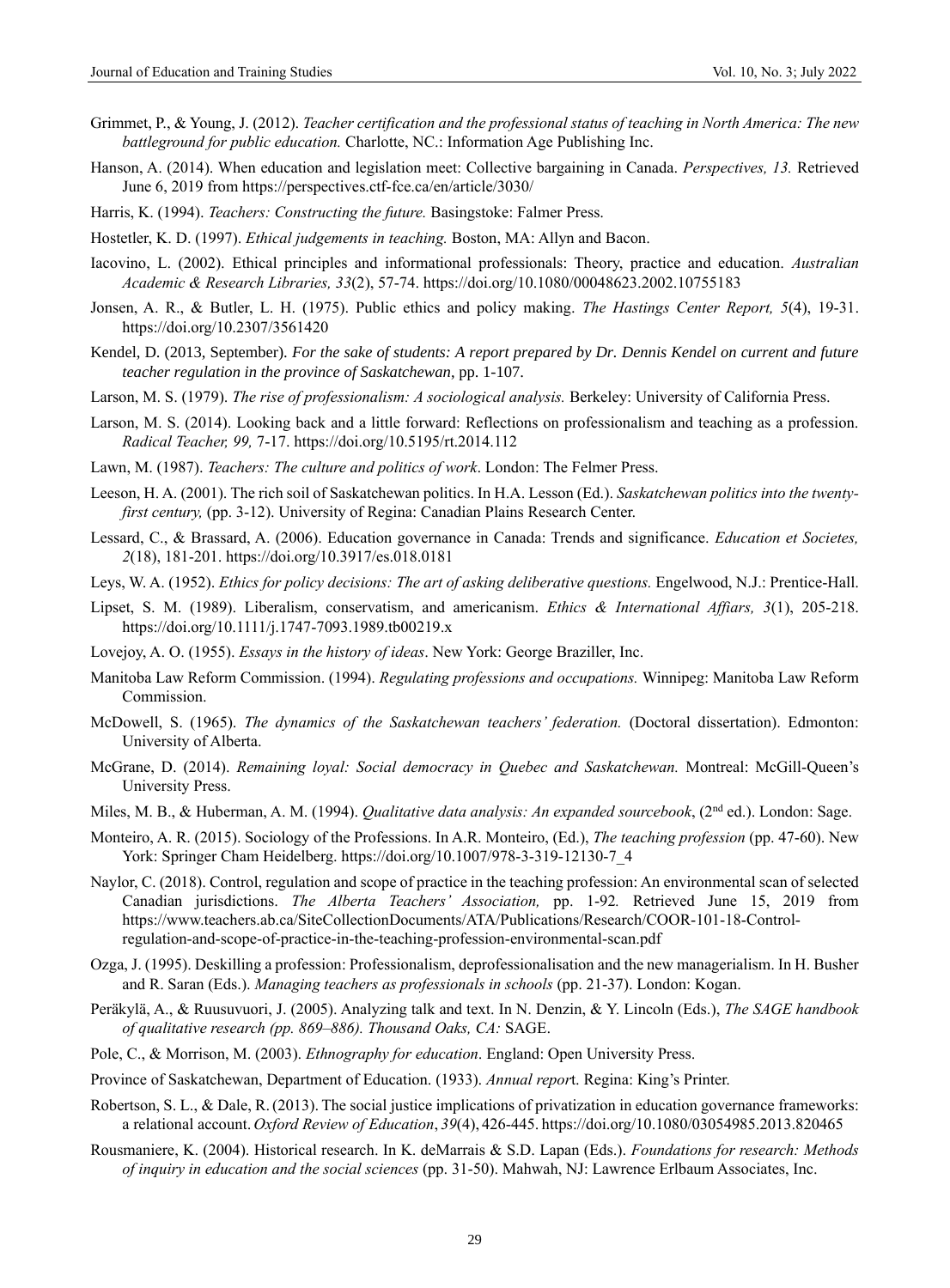- Saskatchewan Professional Teachers' Regulatory Board. (2015, October 16). *Introducing the SPTRB* [video file]. Retrieved February 15, 2018 from [http://www.sptrb.ca/web/SPTRB/About\\_Us/Introducing\\_the\\_SPTRB/SPTRB/About\\_Us/Introducing\\_the\\_SPTRB.](http://www.sptrb.ca/web/SPTRB/About_Us/Introducing_the_SPTRB/SPTRB/About_Us/Introducing_the_SPTRB.aspx?hkey=41ea892a-906f-4ad9-8b85-e249e35ebe45) [aspx?hkey=41ea892a-906f-4ad9-8b85-e249e35ebe45](http://www.sptrb.ca/web/SPTRB/About_Us/Introducing_the_SPTRB/SPTRB/About_Us/Introducing_the_SPTRB.aspx?hkey=41ea892a-906f-4ad9-8b85-e249e35ebe45)
- Saskatchewan Teachers' Federation (1935b). Canons of teaching ethics. *The Bulletin, 11* (6), 7-11. Saskatoon, SK: STF Archives.
- Saskatchewan Teachers' Federation (2015, December). Dueck reflects on a trying year. *The Bulletin,* p 1. Saskatoon, SK.
- Saskatchewan Teachers' Federation. (1935a). *Presidential address,* pp. 1-12*.* Saskatoon, SK: STF Archives.
- Saskatchewan Teachers' Federation. (1942, February). Report of the professional code of ethics committee*. The Bulletin, 8*(1), 1-52. Saskatoon, SK: STF Archives.
- Saskatchewan Teachers' Federation. (1946, December 28). *Minutes of the executive meeting,* pp. 1-2*.* Saskatoon, SK: STF Archives.
- Saskatchewan Teachers' Federation. (1947a, April 26). *Minutes of the executive meeting,* pp. 1-2*.* Saskatoon, SK: STF Archives.
- Saskatchewan Teachers' Federation. (1947b, June 14). *Minutes of the executive meeting,* pp. 1-2*.* Saskatoon, SK: STF Archives.
- Saskatchewan Teachers' Federation. (1947c, September 6). *Minutes of the executive meeting,* pp. 1-6*.* Saskatoon, SK: STF Archives.
- Saskatchewan Teachers' Federation. (1947d, September 23). *Information to councillors for fall convention,* pp. 1-2*.*  Saskatoon, SK: STF Archives.
- Saskatchewan Teachers' Federation. (1954a, March 13). *Minutes of the eleventh executive meeting,* pp. 1-3. Saskatoon, SK: STF Archives.
- Saskatchewan Teachers' Federation. (1954b, April 20-23). *Council meeting minutes,* pp. 1-79. Saskatoon, SK: STF Archives.
- Saskatchewan Teachers' Federation. (1956, December 31). *Report of the advisory committee on ethics for the year ending December 31, 1956.* Saskatoon, SK: STF Archives.
- Saskatchewan Teachers' Federation. (1970, November 7). *Minutes of the third executive meeting,* pp. 1-12. Saskatoon, SK: STF Archives.
- Saskatchewan Teachers' Federation. (1971, September 10-11). *Minutes of the first executive meeting,* pp. 1-7. Saskatoon, SK: STF Archives.
- Saskatchewan Teachers' Federation. (1972, March 1). *Report of the Ethics Committee to the executive of the Saskatchewan Teachers' Federation,* pp. 1-17. Saskatoon, SK: STF Archives.
- Saskatchewan Teachers' Federation. (1996, April 9-12/October 19). *Sixty-third annual council,* pp. 12-54. Saskatoon, SK: STF Archives.
- Saskatchewan Teachers' Federation. (1997, December 5-6). *Executive meeting,* pp. 1-10. Saskatoon, SK: STF Archives.
- Saskatchewan Teachers' Federation. (1999, January). *The professionalism of Saskatchewan Teachers: Report and recommendations to the Executive from the ad hoc committee on professionalism,* pp. 1-104. Saskatoon, SK: STF Archives.
- Saskatchewan Teachers' Federation. (2000). *The teaching profession of Saskatchewan code of ethics: Adopted by the teaching profession of Saskatchewan in council on October 14, 2000.* pp. 1-31.
- Saskatchewan Teachers' Federation. (2008). *Teacher professionalism: A public trust.* pp. 1-6.
- Saskatchewan Teachers' Federation. (2013). *Teacher professionalism in Saskatchewan: Strengthening regulation.* pp. 1- 21.
- Saskatchewan Teachers' Federation. (2016). *Provincial collective bargaining.*
- Schwimmer, M., & Maxwell, B. (2017). Codes of ethics and teachers' professional autonomy. *Ethics and Education, 12*(2), 141-152[. https://doi.org/10.1080/17449642.2017.1287495](https://doi.org/10.1080/17449642.2017.1287495)
- Siggins, I. (1996). Professional codes: Some historical antecedents. In M. Coady & S. Bloch (Eds.). *Codes of ethics and the professions* (pp. 55-71). Victoria, Australia: Melbourne University Press.